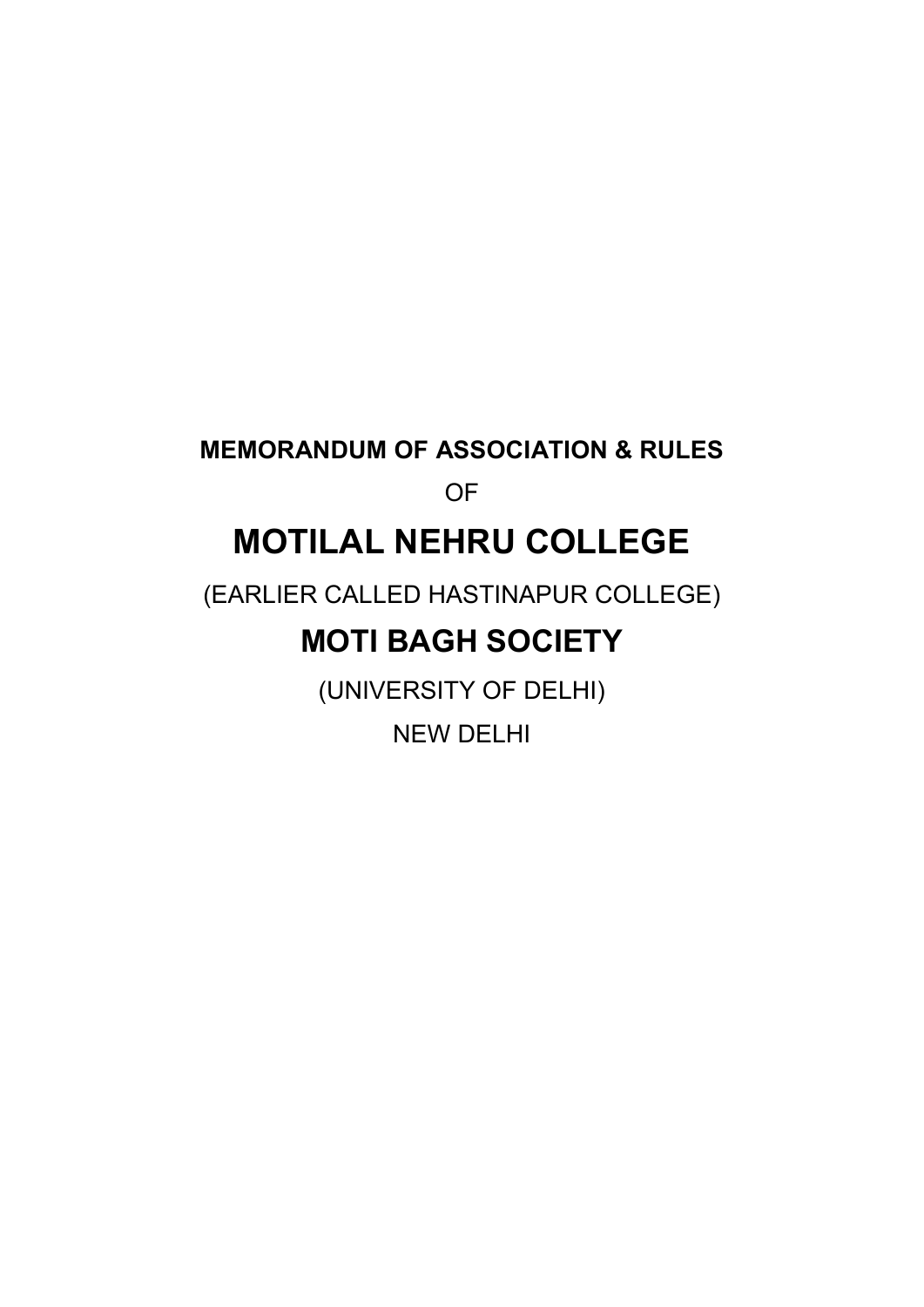#### **UNIVERSITY OF DELHI**

#### **MEMORANDUM OF ASSOCIATION OF THE HASTINAPUR (renamed as : MOTILAL NEHRU) COLLEGE SOCIETY, DELHI/NEW DELHI.**

1. The Society shall be named as the HASTINAPUR (now renamed as MOTILAL NEHRU) COLLEGE MOTI BAGH SOCIETY.

2. The registered office of the Society shall be in the Union Territory of Delhi.

3. The objects for which the Society is established are:- To establish, develop and maintain the educational institution called the Hastinapur College (renamed as Motilal Nehru College), Moti Bagh and to manage, supervise and administer its affairs.

4. Subject to the Act, Statutes, Ordinances, Rules and Regulations of the University of Delhi and to the conditions of Government grant, the Society shall have the power to do all things and acts necessary and incidental to the above-mentioned objects and without prejudice to the generality of the above to do the following things in particular:

- (i) to construct, demolish or alter any building which may be necessary or expedient for its objects,
- (ii) to provide hostels for students and residential accommodation for staff (teaching and other staff),
- (iii) to purchase, take on lease or accept as gift, or otherwise acquire, transfer, surrender, give on lease or otherwise alienate any real or personal property or rights therein or privileges attaching thereto which may be necessary or convenient for its purposes,
- (iv) to buy, sell, endorse, negotiate or transfer, Government or other securities, negotiable instruments including Hundis and to collect and realize interest, bonus, dividends and profits on such securities, negotiable instruments etc., for the purpose of the Society,
- (v) to invest funds belonging to the Society or under the control of the Society in such property and/or securities as is authorized by law for the investment of trust funds or such other classes of securities as may from time to time be approved by the Government of India or in any other manner as may be specifically approved by the University Grants Commission,
- (vi) to borrow or raise money for the fulfilment of the objects of the society with or without security by creating a charge, lien or mortgage on whole or any part of its properties, assets, rights or privileges on such terms and conditions and to such extent as may be determined by the Society from time to time,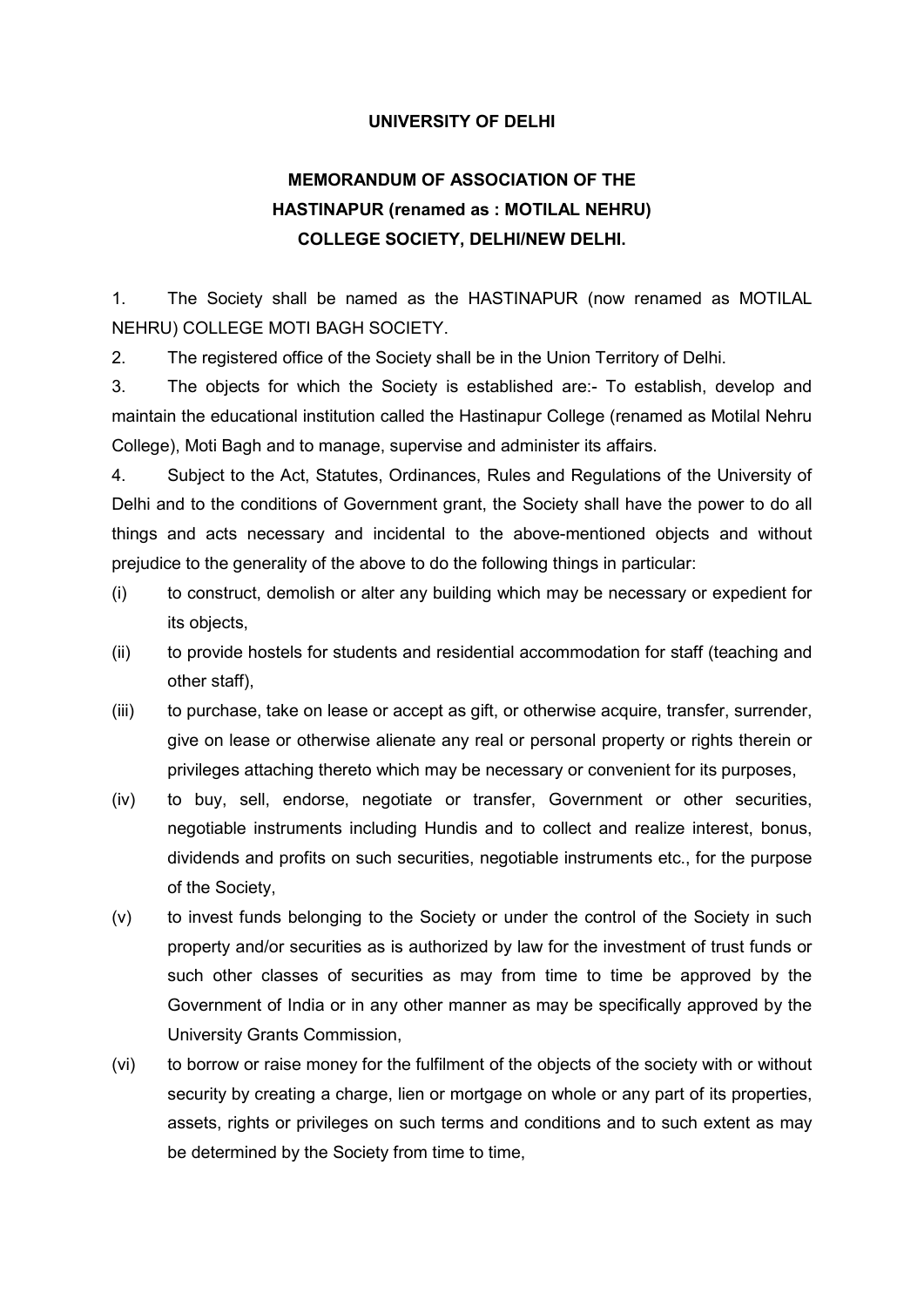- (vii) to do all such other acts and things incidental and ancillary to attainment of any of the objects specified above as may be expedient for the functioning of the Society as an educational institution,
- (viii) to appoint, promote, or dismiss, reduce in rank any of the members of the teaching or non-teaching staff of the Society,
- (ix) to frame rules, regulations, bye-laws for the administration of the Society, provided, however, that such rules, regulations and bye-laws shall always be in conformity with the Act, Statutes, Ordinances, Rules, Regulations and Resolutions of the University of Delhi and such other conditions as may be prescribed for Government grant to colleges,
- (x) to appoint such committees or sub-committees as may be expedient.

5. The membership of the Society shall be identical with that of the Governing Body. The affairs of the Society shall be vested in and administered by the Governing Body which shall be constituted in accordance with and subject to the provisions of the Act, Statutes, Ordinances, Regulations and resolutions of the University of Delhi.

6. (a) All leases, properties, documents and title deeds relating to the properties movable and immovable, of the Society shall be in the name of the Society.

 (b) All deeds of transfer and all leases, deeds and documents and all contracts shall be signed on behalf of the College by the Chairman and the Treasurer of the Governing Body jointly.

7. The income of the Society from its property or any other sources howsoever derived shall be applied solely towards the promotion of the objects of the Society and no portion thereof shall be paid or transferred directly or indirectly by way of bonus or otherwise to the persons, who, at any time, are or have been members of the Society or to any of them provided that nothing herein contained shall prevent the payment in good faith of remuneration to any officer, employee or servant of the Society or to any member thereof or any other person in return for any services rendered to the Society by such officer, employee or servant,

8. No member/members of the Society shall be answerable for any loss or damages arising from the administration or application of the trust funds or for any damage or deterioration in any movable or immovable property of the Society unless such loss, damage or deterioration is brought about by his/their wilful neglect of default,

9. The names, addresses, occupations and designations of the present members of the Governing Body of the Society are as follows:-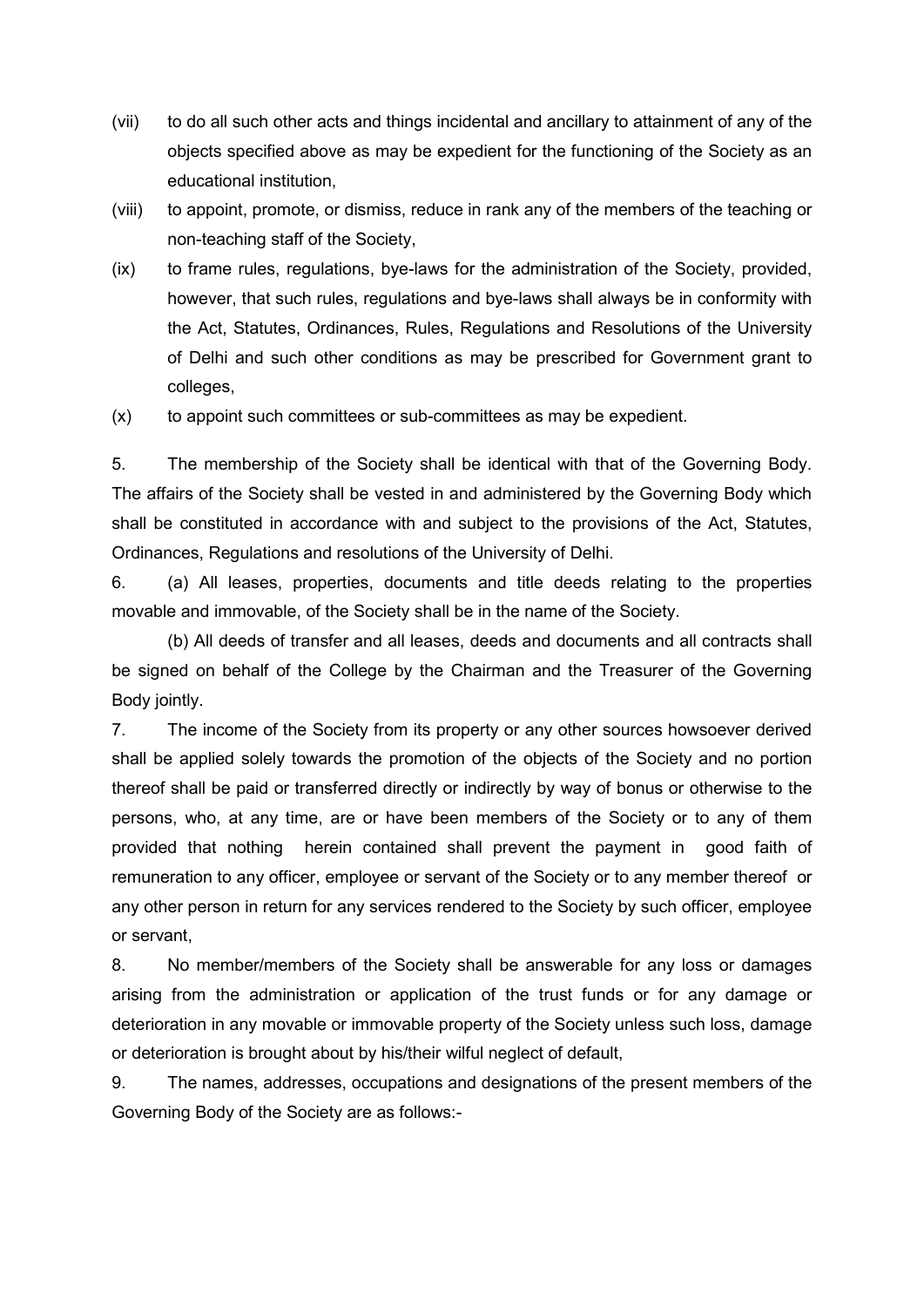| 1.  | Mr. A.E.T. Barrow<br>17-A, Ferozeshal Road,<br>New Delhi.                           | <b>Member Parliament</b>                                                                                 | Chairman,<br>Governing Body  |
|-----|-------------------------------------------------------------------------------------|----------------------------------------------------------------------------------------------------------|------------------------------|
| 2.  | Mr. R.S. Krishnan,<br>C-II/29, Hardinge Avenue,<br>Tilak Marg, New Delhi.<br>Delhi. | Secretary (Finance),<br>Delhi Admn.,                                                                     | Treasurer,<br>Governing Body |
| 3.  | Dr. V.S. Jha,<br>358-D, Defence Colony,<br>New Delhi.                               | Ex-Vice-Chancellor<br><b>Banaras Hindu University</b>                                                    | Member                       |
| 4.  | Sh. B.D. Bhatt,<br>2, Sri Ram Road, Delhi                                           | Secretary (Education),<br>Delhi Admn., Delhi                                                             | Member                       |
| 5.  | Sh. S.L. Poplai,<br>Sapru House,<br>Bara Khamba Road,<br>New Delhi.                 | Secretary General,<br>Indian Council of<br>World Affairs, New Delhi                                      | Member                       |
| 6.  | Sh. Triyogi Narain                                                                  | Under Secretary,<br>Ministry of Education,<br>University Division,<br>Govt. of India, New Delhi.         | Member                       |
| 7.  | Sh. R.K. Chhabra,<br>9A/8, W.E.A. Karol Bagh,<br>New Delhi-110005.                  | Deputy Secretary,<br><b>University Grants Commission</b><br><b>Bahadur Shah Zafar Marg</b><br>New Delhi. | Member                       |
| 8.  | Sh. T. Durairaj<br>A-300, Defence Colony,<br>New Delhi.                             | Asstt. Director<br>General (PHE)<br>Directorate General of<br>Health Services,<br>New Delhi.             | Member                       |
| 9.  | Prof. A.N. Mitra,<br>Govind Bhawan,<br>4, Darya Ganj, Delhi                         | Department of Physics,<br>University of Delhi<br>Delhi.                                                  | Member                       |
| 10. | Prof. S. Chakravarti,<br>5/6, Roop Nagar,<br>Delhi-6.                               | Department of Economics,<br>University of Delhi<br>Delhi-7.                                              | Member                       |
| 11. | Dr. R.K. Bhan<br>G-16, NDSE-II,<br>Ring Road,<br>New Delhi-3.                       | Ex-Principal,<br>Hastinapur (re-named as<br>Motilal Nehru) College,<br>Moti Bagh, New Delhi.             | <b>Member Secretary</b>      |

 We, the following persons whose names, addresses and occupations are hereunder subscribed, are desirous of being formed into a Society under the Societies Registration Act, (Act XXI of 1860).

1. Mr. A.E.T. Barrow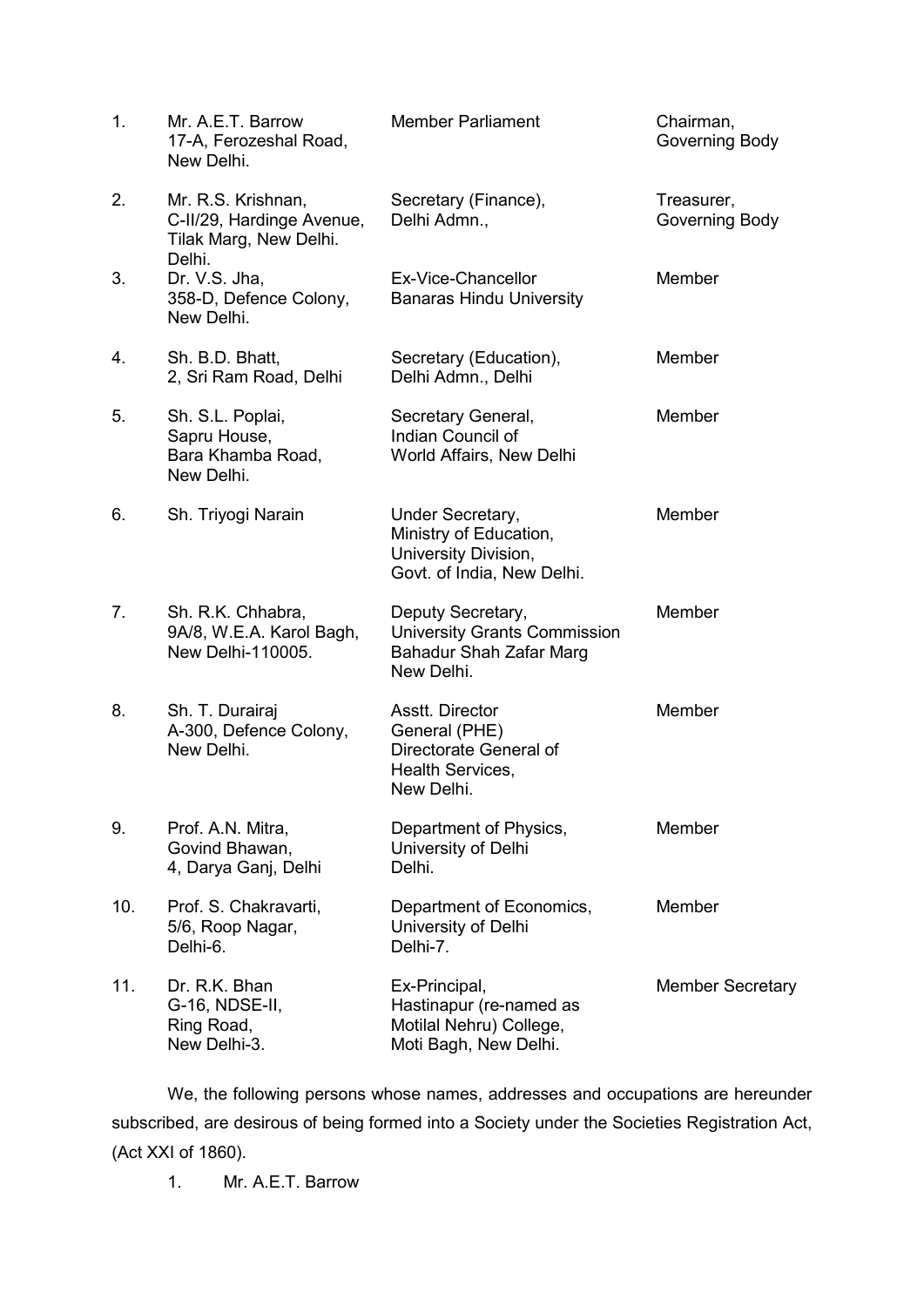- 2. Mr. R.S. Krishnan
- 3. Dr. V.S. Jha
- 4. Sh. B.D. Bhatt
- 5. Sh. S.L. Poplai
- 6. Sh. Triyogi Narain
- 7. Sh. R.K. Chhabra
- 8. Sh. T. Durairaj
- 9. Prof. A.N. Mitra
- 10. Prof. S. Chakravarti
- 11. Dr. R.K. Bhan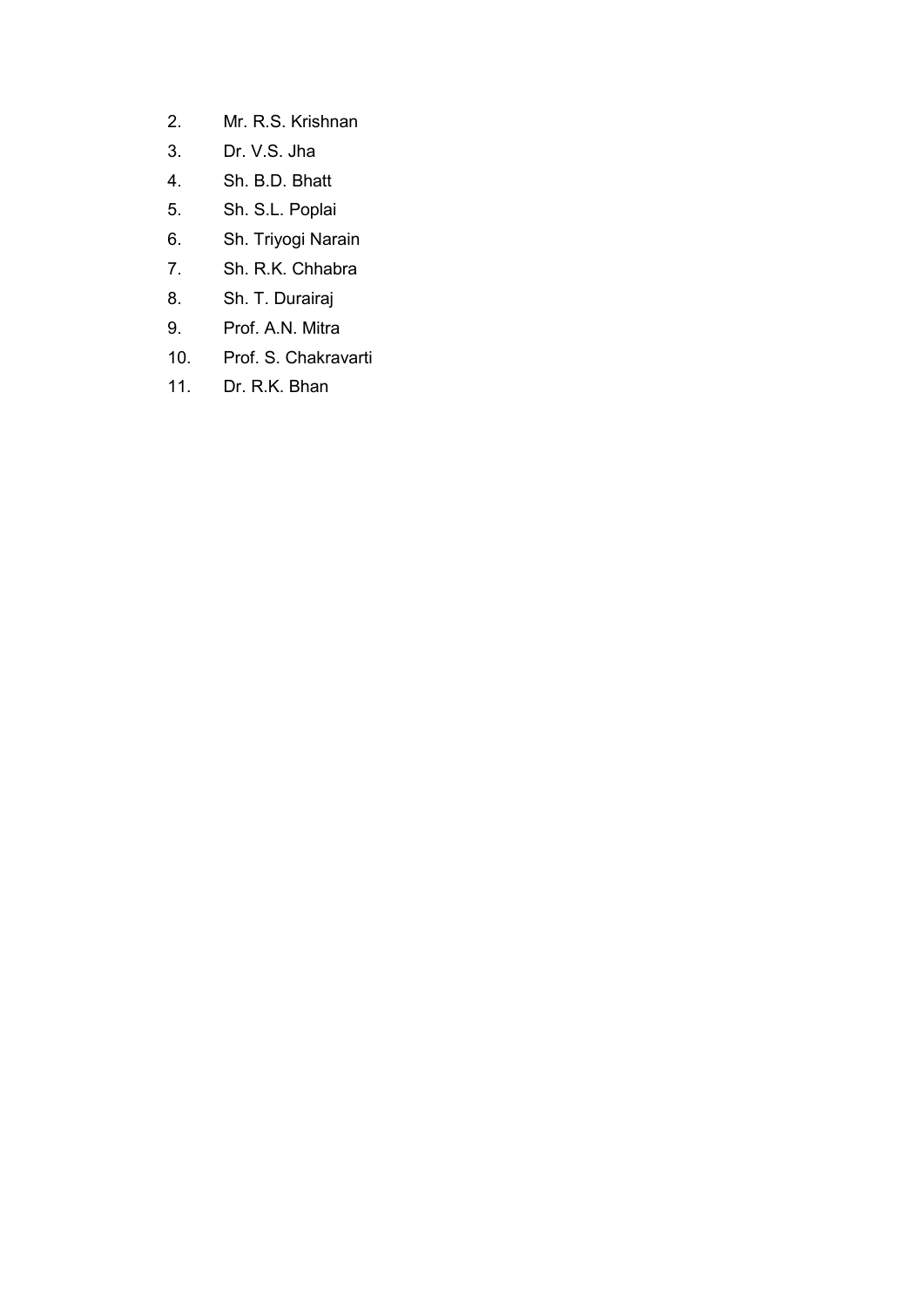#### **RULES OF THE HASTINAPUR (RENAMED AS MOTILAL NEHRU) COLLEGE MOTI BAGH SOCIETY, NEW DELHI-110021**

1. Unless the context otherwise provides—

- (i) The expression "Governi9ng Body" occurring hereinafter shall mean the governing Body of Hastinapur (renamed as Motilal Nehru) College Moti Bagh College Society, New Delhi-21.
- (ii) The expression "University" occurring hereinafter shall mean the University of Delhi.
- (iii) The expression "College" occurring hereinafter shall mean Hastinapur (renamed as Motilal Nehru) College, maintained and administered by the College Society.

2. The Rules hereinafter contained shall apply to the Society and the College subject to such Acts, Statutes and Ordinances, Regulations and resolutions of the University as are in force and as may be amended or revised from time to time.

3. The constitution, composition, term of office of members and the Chairmanship of the Governing Body of the Society shall be in accordance with Statute 30 read with Ordinance XVIII of the University of Delhi.

4. A member of the Governing Body shall cease to hold office if he/she—

(i) dies or voluntarily resigns his office,

(ii) is adjudged to be an insolvent or of unsound mind,

(iii) is convicted of any offence involving moral turpitude,

(iv) ceases to hold the qualifications, if any, required for nomination or election or appointment as member of the Society.

5. No action or proceedings of the Governing Body shall be invalid or called in question merely by reason of the existence of any vacancy or vacancies among its members, or any irregularity in the nomination or election of any of its members.

6. The Governing Body shall be the Executive authority of the College. The Governing Body shall hold, control and administer the property and funds of the College as well as other funds placed at the disposal of the College for any specific object. It may appoint a Finance Committee to advise it on matters relating to finance. The Governing Body shall, in addition to other duties vested in it, have the following powers:-

(i) To enter into, vary, carry out, confirm and cancel contracts on behalf of the College.

- (ii) To consider the Annual Report, the Annual Accounts and the Financial Estimates.
- (iii) To lay before the University/Delhi Admn./and the University Grants Commission annually a statement of the financial requirements of the College.
- (iv) To fix admission, tuition and other fees to be charged from students reading and/or residing in the College (subject to any limitations laid down by the Delhi University).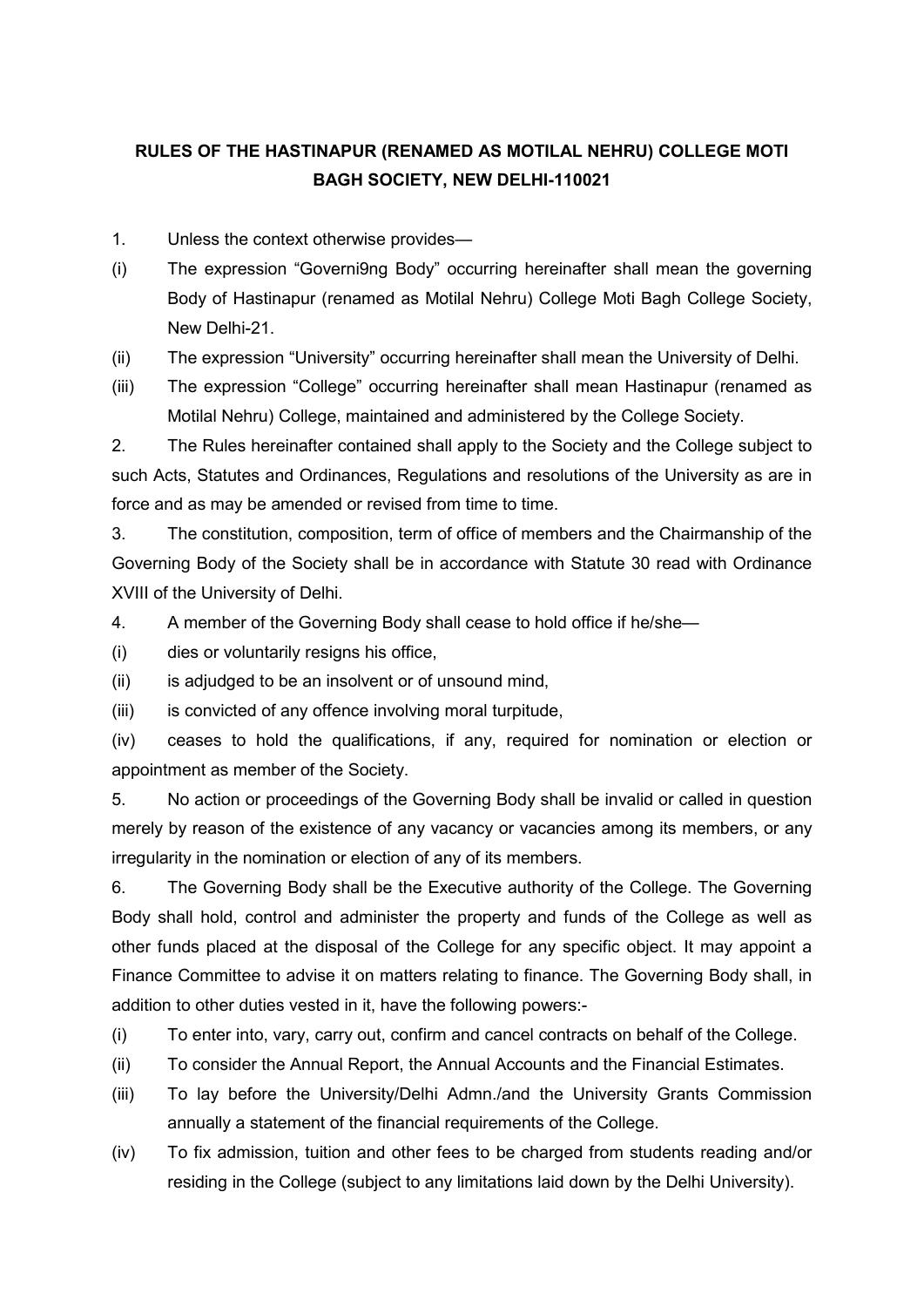- (v) To appoint Principal and other members of the teaching staff in accordance with the procedure laid down under Ordinance XVIII. Provided that every teacher shall be appointed under an agreement of service to be executed by the teacher in accordance with Ordinance XII of the University and no action shall be taken which shall be in contravention of any Statute, Ordinance or Regulations or Rule made by the University in this behalf.
- (vi) To appoint non-teaching staff excluding Class-IV employees of the College.
- (vii) To grant, on the recommendation of the Principal, Study Leave, Extra-ordinary Leave to the teaching staff of the College subject to the Rules and Regulations of the University and the directions of the University Grants Commission from time to time.
- (viii) To institute, suspend or abolish such teaching and non-teaching posts, as may be considered necessary.
- (ix) To open an account or accounts in the name of the College with such scheduled bank or banks as the Governing Body may think fit and to keep the funds of the College deposited with such banks.
- (x) To take such insurance in respect of property or employees of the College, as the Governing Body may think fit.
- (xi) To make rules and to alter, amend or repeal the same, provided, all such alterations and amendments and repeals receive the approval of the University of Delhi.
- (xii) To exercise such other powers and to do such other acts or things as may be necessary or expedient for the proper performance of its duties.

7. The Chairman may, whenever the thinks fit, and shall upon requisition in writing signed by not less than five members of the Governing Body, convene a special meeting of the Governing Body. Provided that no such meeting shall ordinarily be convened during any period of vacations.

8. The Secretary shall ordinarily circulate among the members a notice of such meeting of the Governing Body at least seven days before the date fixed for such meeting together with a statement of the nature of business to be brought before the meeting. The Chairman may direct, IN CASE OF EMERGENCY, special meetings to be called by a shorter notice. At every meeting of the Governing Body,  $1/3^{rd}$  of the members shall from the quorum.

9. (i) The Chairman shall preside over the meetings of the Governing Body. In the absence of the Chairman at any particular meeting, the members present shall elect one of their members to be Chairman of the meeting.

(ii) In any emergency, in which, in the opinion of the Chairman, immediate action is required, the Chairman shall, after considering the opinion of the Principal of the College, take such action subject to these "Rules" as he thinks necessary and shall report the action taken by him to the Governing Body at its next meeting for approval and confirmation.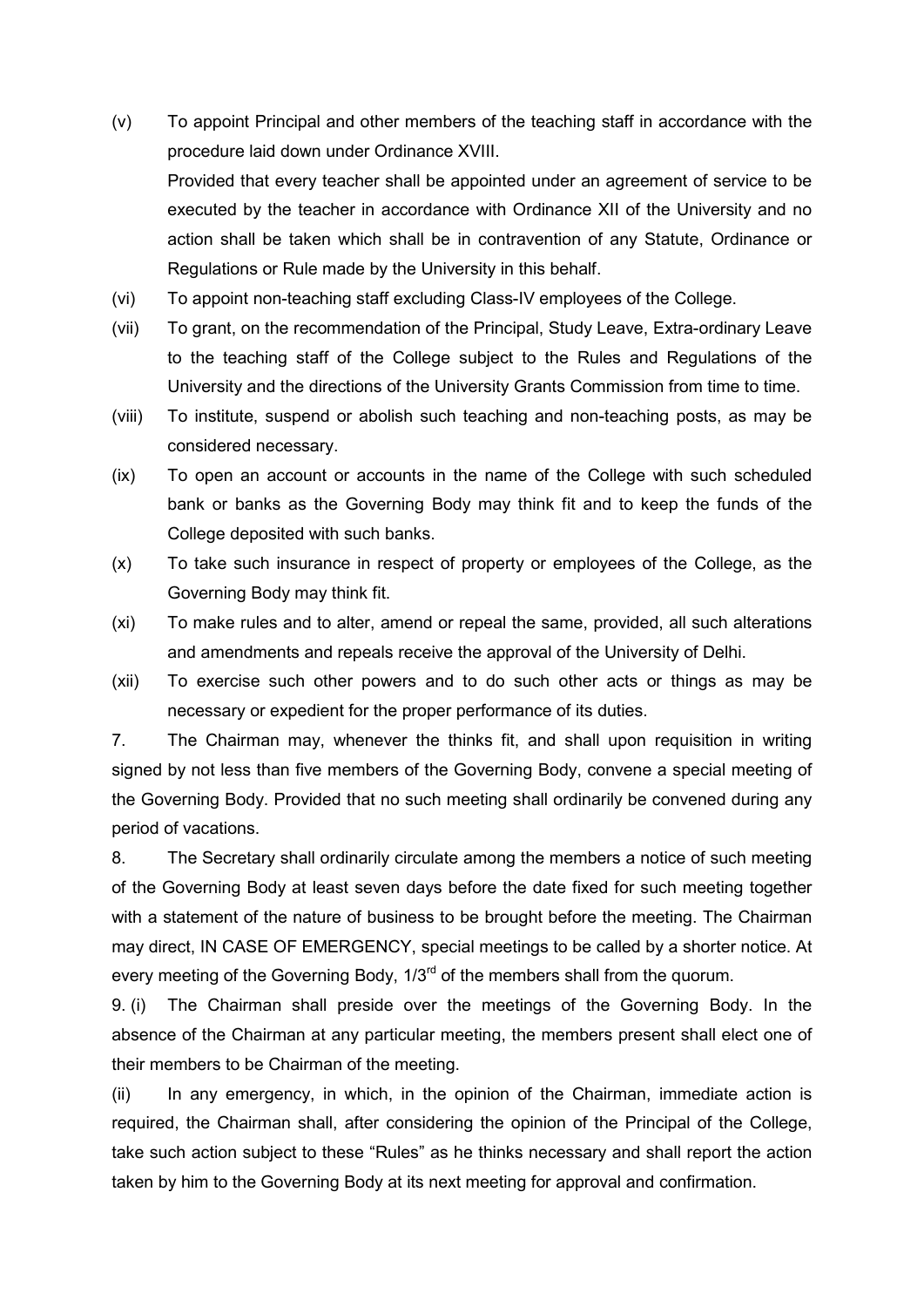10. (i) The Treasurer shall advise the Governing Body in regard to its financial policy.

(ii) The Treasurer shall, subject to the directions of the Governing Body, manage the property and investments of the College and shall be responsible for the presentation of the Annual Estimated and the Annual Statements of Accounts.

(iii) The Treasurer shall be the custodian of the funds and securities of the College.

(iv) Subject to the direction and control of the Governing Body, the Treasurer shall have power to buy, sell, endorse, and otherwise negotiate or transfer all Government or other securities, stocks, shares and other instruments of a similar character on behalf of the College and to realize interest, dividend, bonus or profit due thereon.

(v) All suits and proceedings by or against the College affecting property, investment and other financial matters shall be filed and defended in the name of the Treasurer.

(vi) The Treasurer shall exercise such further powers and perform such other duties as may be prescribed by the Governing Body.

11.(i) The Principal being the Head of the College under the Act shall be the Chief Executive Officer of the College.

(ii) The Principal shall realize and receive all grants or other money due to the College from Central and State Governments, and the University and other persons, bodies and authorities.

(iii) The Principal shall be responsible for the organization of teaching and co-curriculum activities of the College.

(iv) The Principal shall sanctioned increments to the non-teaching staff according to the rules except that in cases where the increments are to be stopped or postponed, the same may be done only with the prior approval of the Governing Body.

(v) The Principal shall sanction leave of all types, within the rules prescribed, to all nonteaching staff and officiating arrangements, wherever necessary, will also be made by him in accordance with the Rules.

(vi) The Principal shall sanction all types of leave excepting study leave and extraordinary leave to the teaching staff in accordance with the rules except that in case the grant of leave involves appointment of a substitute, the same will be done by him with the approval of the Chairman.

(vii) The Principal may suspend any non-teaching employee after recording in writing the reason for the same and proceed to take disciplinary action, but no final decision regarding punishment etc. will be taken by him without the prior approval of the Governing Body.

(viii) Subject to control by the governing Body the Principal shall, in addition to his other powers and functions, (i) operate the Students' Fund (ii) have powers to appoint class IV staff and suspend and dismiss such staff and report the same to the Governing Body.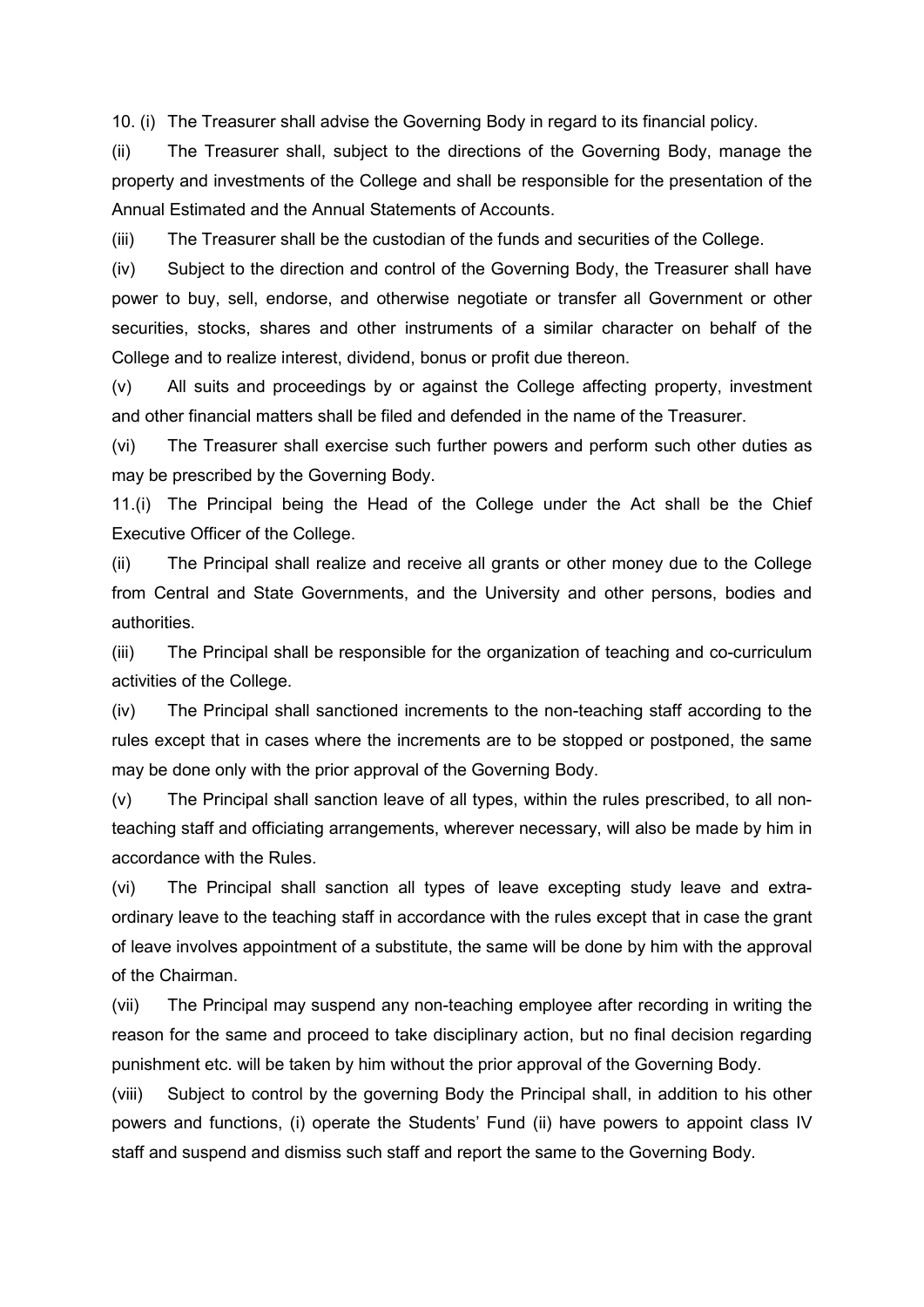(ix) The Principal will decide the policies regarding Examination (College), promotion and admission to the College after consultation with the Staff Council as constituted under the appropriate Ordinances.

(x) The Principal will sanction the permission of tuition fees within the financial limits laid down under the rules on the basis of the recommendations of the Committee of teachers constituted for the purpose.

(xi) The Principal, in order to keep the members of the Governing Body informed of the progress of expenditure of the College, shall submit a half yearly statement of income and expenditure of the College, through the Treasurer, to the Governing Body for information according to the Budget heads.

12. The appointment of the teaching staff, their confirmation, extension of service, termination of service, grant of increment, scales of pay, leave, conditions of service and any dispute arising therefrom, will be governed by the provisions laid down under Ordinance XVIII and conditions of Government grant to Colleges, as amended from time to time.

13. The Accounts of the College shall be maintained in the name of the College and not in the name of a particular Trust or Society whether financing or sponsoring the College or not.

 The appointment of Auditor to audit the accounts of the College shall be made in accordance with the procedure laid down in the Ordinance. The Audit Certificate shall be appended to the application for grant. The accounts of the College will be open to audit by the Comptroller and Auditor General of India at his discretion.

 All funds, belonging to the College or under the control of the Governing Body, shall be shown separately in the accounts of the College.

The College shall maintain the following Bank accounts:-

- 1. Capital
- 2. Maintenance Grant
- 3. Students' Societies
- 4. Hostel

 Subject to the availability of funds and the limits laid down for expenditure under different items by the University Grants Commission for purpose of approved expenditure, the accounts will be operated and the cheques will be signed by persons as follows:-

| Name of Account        | authorized<br>Persons      |       | to   Alternative persons        |
|------------------------|----------------------------|-------|---------------------------------|
|                        | and<br>operate<br>to       | issue |                                 |
|                        | cheques                    |       |                                 |
| <b>Capital Account</b> | Chairman<br>and<br>The .   |       | the In the absence of either of |
|                        | Treasurer signing jointly. |       | the two the Principal will sign |
|                        |                            |       | the cheques in his place.       |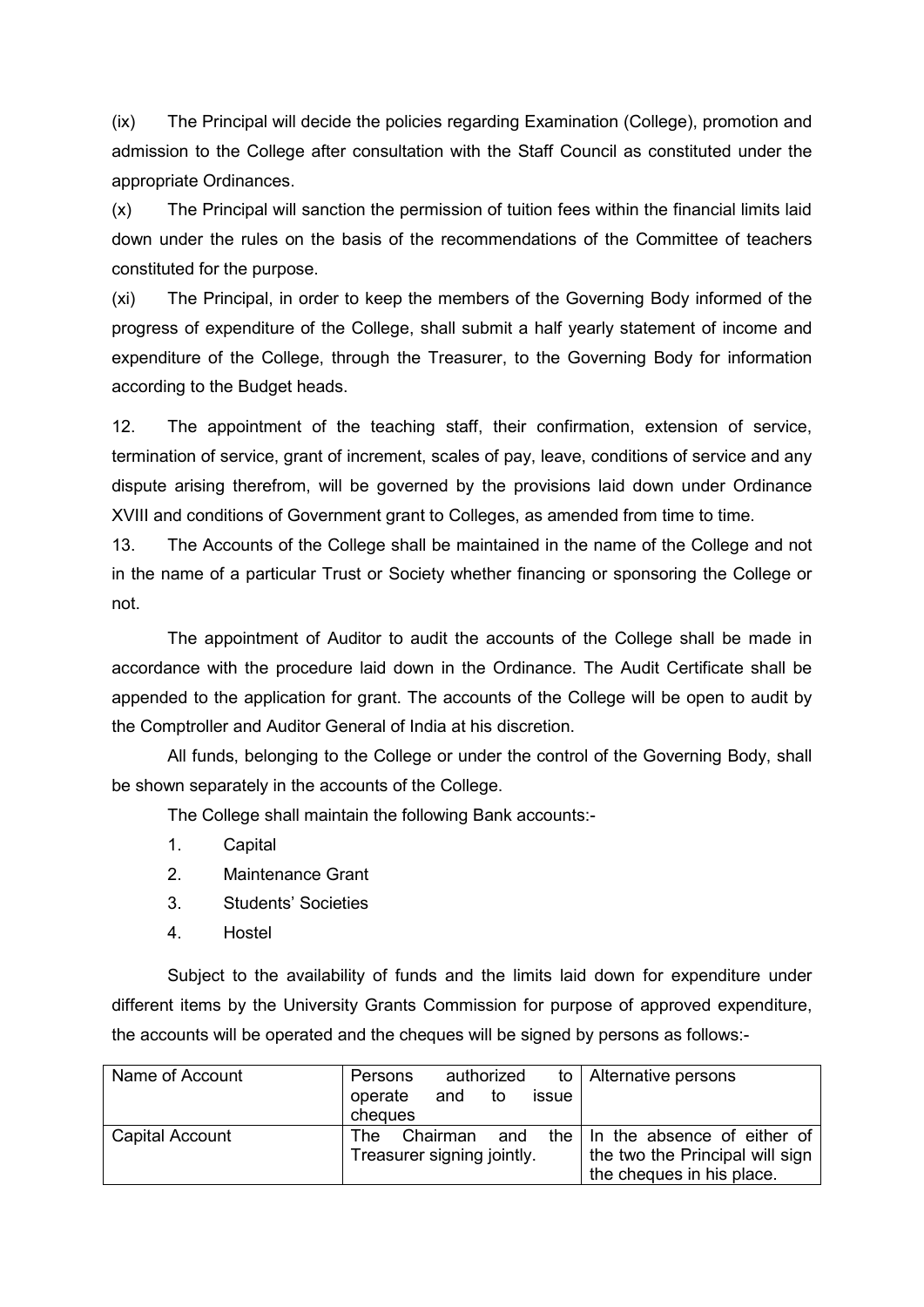| <b>Maintenance Grant Account</b>    | The<br>the<br>Treasurer<br>and        | the<br>the<br>absence<br>. of<br>In. |
|-------------------------------------|---------------------------------------|--------------------------------------|
|                                     | Principal signing jointly             | Treasurer, the Principal and         |
|                                     |                                       | the Domestic Bursar will sign        |
|                                     |                                       | the cheques                          |
| <b>Students' societies Accounts</b> | <b>The</b><br>Principal<br>the<br>and | In the absence of either of          |
|                                     | signing<br>Domestic<br><b>Bursar</b>  | the two, the Treasurer will          |
|                                     | jointly                               | sign the cheques in his place        |
| <b>Hostel Accounts</b>              | Principal<br>the<br>The<br>and        |                                      |
|                                     | Warden signing jointly                |                                      |

 All expenditure will be incurred in accordance with the rules to be framed for the purpose. There shall be a suitable imprest cash for the Principal to meet the day to day contingent expenses.

14. Investment of funds belonging to the College or under the control of the Governing Body shall be made in property and securities authorized by law for the investment of trust funds or such other classes of security as may, from time to time, be approved by the Government of India, or in any other manner as may be specifically approved by the University Grants Commission.

15.(i) In case it is deemed expedient to alter, extend or abridge the purpose for which the Society is established or to amalgamate wholly or partially with any other society or change any other clause of the Memorandum, the same shall be done in accordance with the procedure laid down in Section 12 of Societies Registration Act 1860 (Act XXI of 1860).

(ii) The Governing Body may at any time amend any of the Rules of the Society but no such amendment shall be made which is not in conformity with the Act, Statutes and Ordinances, of the University and further no such amendment shall come into force unless the same is approved by the Executive Council of the University.

16. The College shall not be closed without the consent of the University.

 If the College ceases to exist with the consent of the University, the disposal of its assets, where not already specifically provided for, shall be settled by the Governing Body and the University of Delhi in consultation with the Government of India. Should these bodies fail to reach an agreement, the Government of India shall appoint an arbitrator acceptable to the other two. The decision of the arbitrator shall be final.

 We, the undersigned members of the Governing Body, certify that this is a true copy of the Rules of the Hastinapur (Re-named as Motilal Nehru) College, Moti Bagh, New Delhi-21, College Society, Delhi/New Delhi.

- 1. Mr. A.E.T. Barrow
- 2. Mr. R.S. Krishnan
- 3. Dr. V.S. Jha
- 4. Mr. B.D. Bhatt
- 5. Mr. S.L. Poplai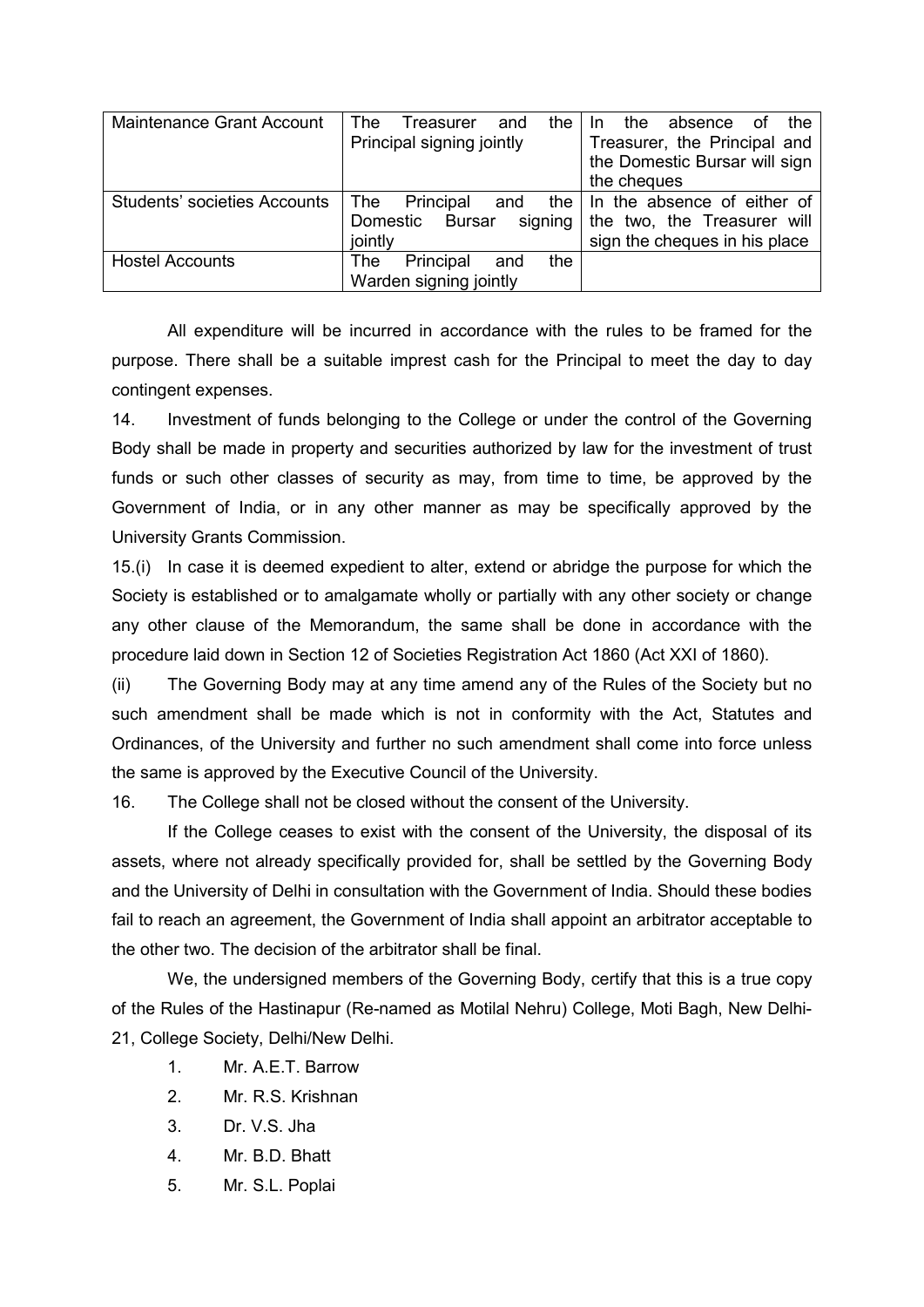- 6. Mr. Triyogi Narain
- 7. Mr. R.K. Chhabra
- 8. Mr. T. Durairaj
- 9. Prof. A.N. Mitra
- 10. Prof. S. Chakravarti

\_\_\_\_\_\_\_\_\_\_\_\_\_\_\_\_\_\_

11. Dr. R.K. Bhan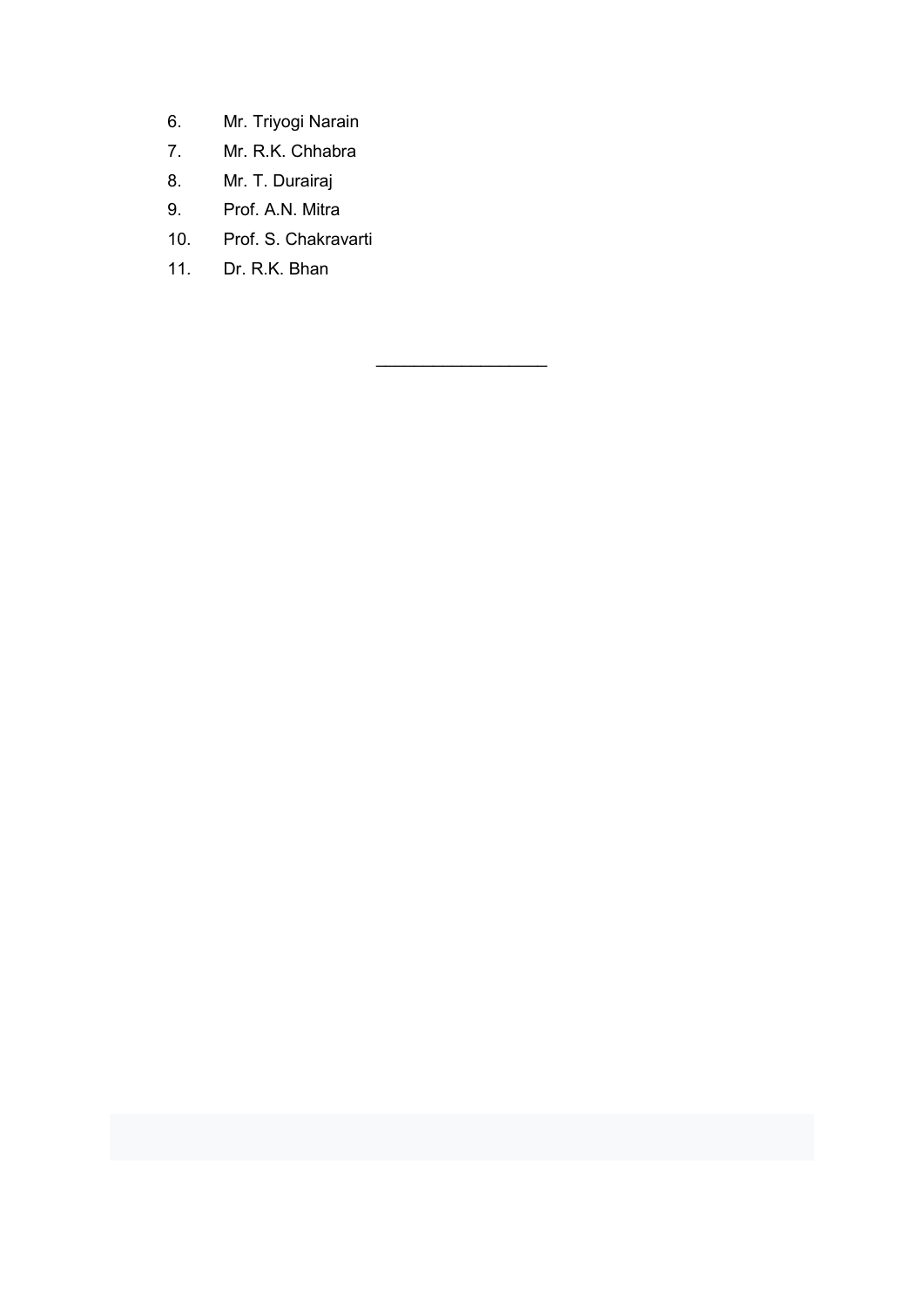### एसोसिएशन और नियमों का ज्ञापन

मोतीलाल नेहरू कॉलेज (पहले हितनापर कॉलेज कहा जाता था) ु मोती बाग सोसायटी (दिल्ली विश्वविद्यालय) नई दिल्ली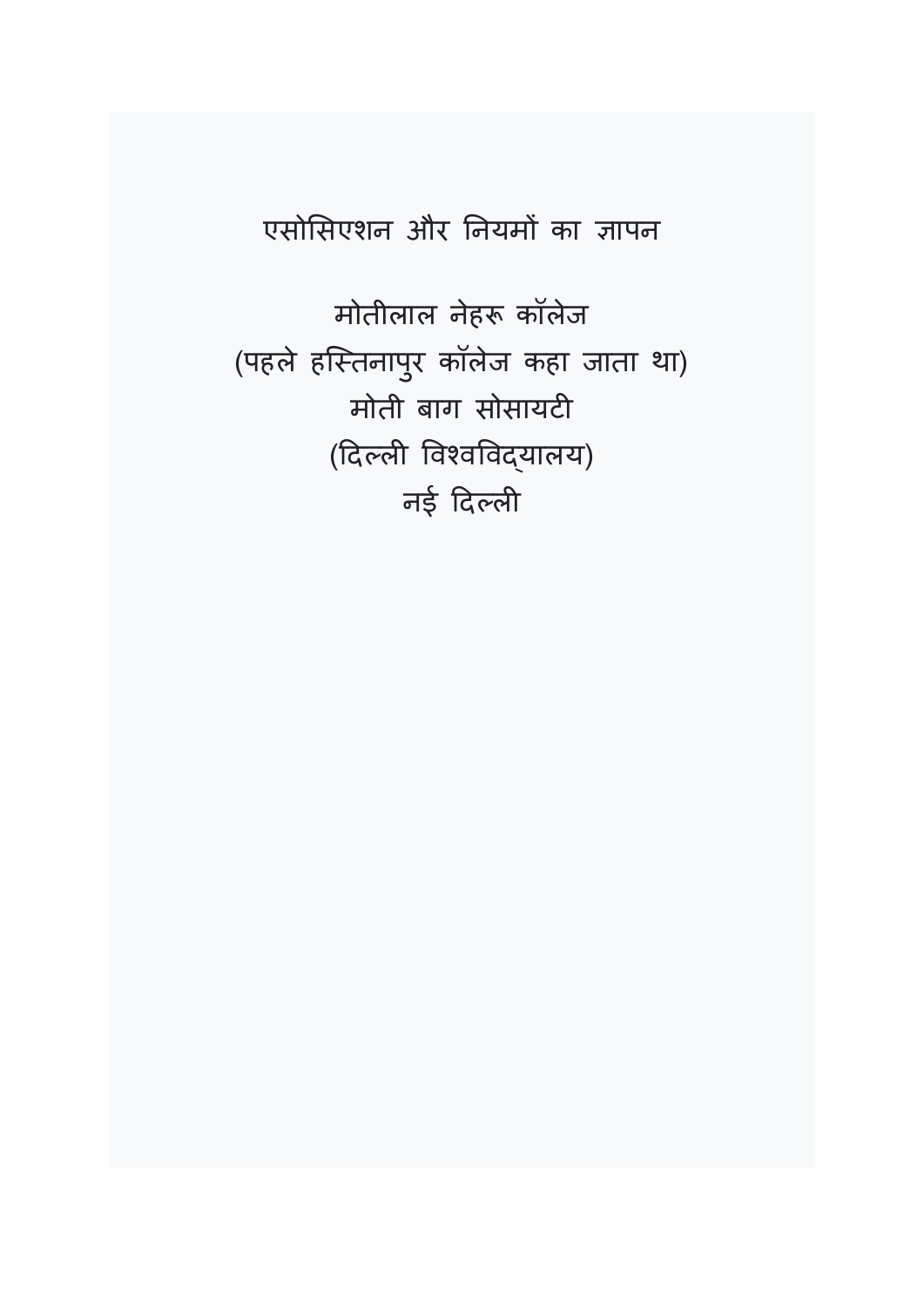### दिल्ली विश्वविद्यालय

# संघ के ज्ञापन हस्तिनापुर (बदला हुआ नाम: मोतीलाल नेहरू) कॉलेज सोसायटी, दिल्ली/नई दिल्ली।

1. सोसायटी का नाम हस्तिनापुर (अब मोतीलाल नेहरू के रूप में बदला गया) कॉलेज मोती बाग सोसाइटी रखा जाएगा। 2. सोसायटी का पंजीकृत कार्यालय केंद्र शासित प्रदेश दिल्ली में होगा।

3. जिन उद्देश्यों के लिए सोसाइटी की स्थापना की गई है वे हैं: - हस्तिनापुर कॉलेज (मोतीलाल नेहरू कॉलेज के रूप में नामित), मोती बाग नामक शैक्षणिक संस्थान की स्थापना, विकास और रखरखाव और इसके मामलों का प्रबंधन, पर्यवेक्षण और <शासन करना।

4. दिल्ली विश्वविद्यालय के अधिनियम, विधियों, अध्यादेशों, नियमों और विनियमों के अधीन और सरकारी अनुदान की शर्तों के अधीन, सोसायटी के पास उपरोक्त उद्देश्यों के लिए आवश्यक और आकस्मिक सभी चीजों और कार्यों को करने की शक्ति होगी और बिना विशेष रूप से निम्नलिखित चीजों को करने के लिए उपरोक्त की व्यापकता के प्रति पूर्वाग्रह: (i) किसी ऐसे भवन का निर्माण, विध्वंस या परिवर्तन करना जो उसके उद्देश्यों के लिए आवश्यक या समीचीन हो,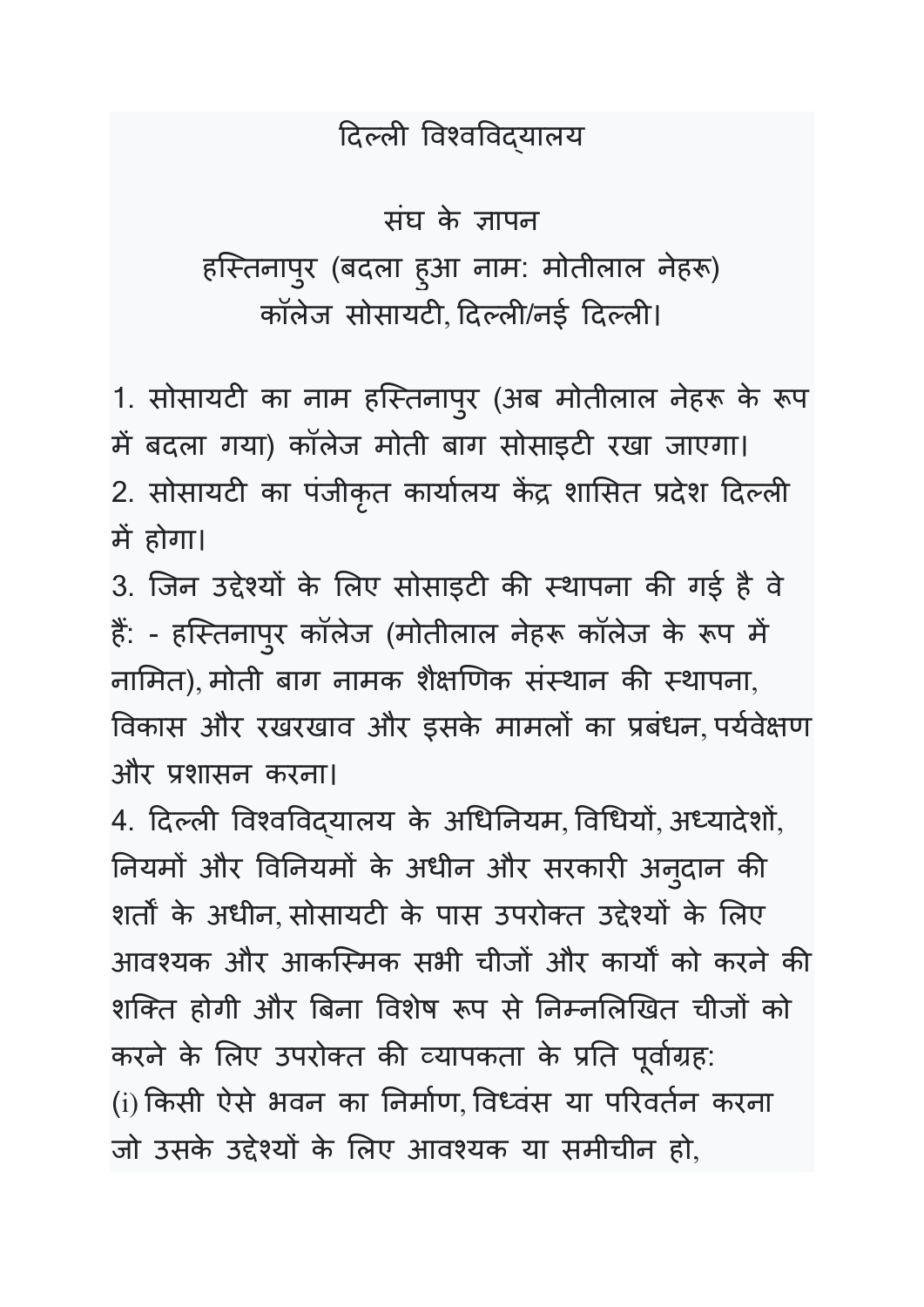(ii) छात्रों के लिए छात्रावास और कर्मचारियों (शिक्षण और अन्य कर्मचारियों) के लिए आवासीय आवास प्रदान करना, (iii) खरीदना, पट्टे पर लेना या उपहार के रूप में स्वीकार करना, या अन्यथा अर्जित करना, स्थानांतरित करना, आत्मसमर्पण करना, पट्टे पर देना या अन्यथा किसी भी वास्तविक या व्यक्तिगत संपत्ति या अधिकारों या उससे जुड़े विशेषाधिकारों को अलग करना, जो इसके उद्देश्यों के लिए आवश्यक या सुविधाजनक हो सकता है,

(iv) सोसायटी के उद्देश्य के लिए खरीद, बिक्री, समर्थन, बातचीत या हस्तांतरण, सरकार या अन्य प्रतिभूतियो, हुंडियो सहित परक्राम्य लिखत और ऐसी प्रतिभूतियो, परक्राम्य लिखतो आदि पर ब्याज, बोनस, लाभाश और लाभ एकत्र करना और वसूल करना। ,

(v) ट्रस्ट फंड या ऐसे अन्य वर्गों की प्रतिभूतियों के निवेश के लिए जो समय-समय पर अनुमोदित हो सकते है, ऐसी सर्पात्त और / या प्रतिभूतियों में सोसायटी से संबंधित या सोसायटी के नियंत्रण में धन का निवेश करना। भारत सरकार या किसी अन्य तरीके से जैसा कि विश्वविद्यालय अनुदान आयोग द्वारा विशेष रूप से अनुमोदित किया जा सकता है, (vi) इस तरह के नियमो और शर्तों पर अपनी सर्पात्तेयो, संपत्तियों, अधिकारों या विशेषाधिकारों के पूरे या किसी हिस्से पर चार्ज, ग्रहणाधिकार या बंधक बनाकर या बिना सुरक्षा के समाज के उद्देश्यों की पूर्ति के लिए धन उधार लेना या जुटाना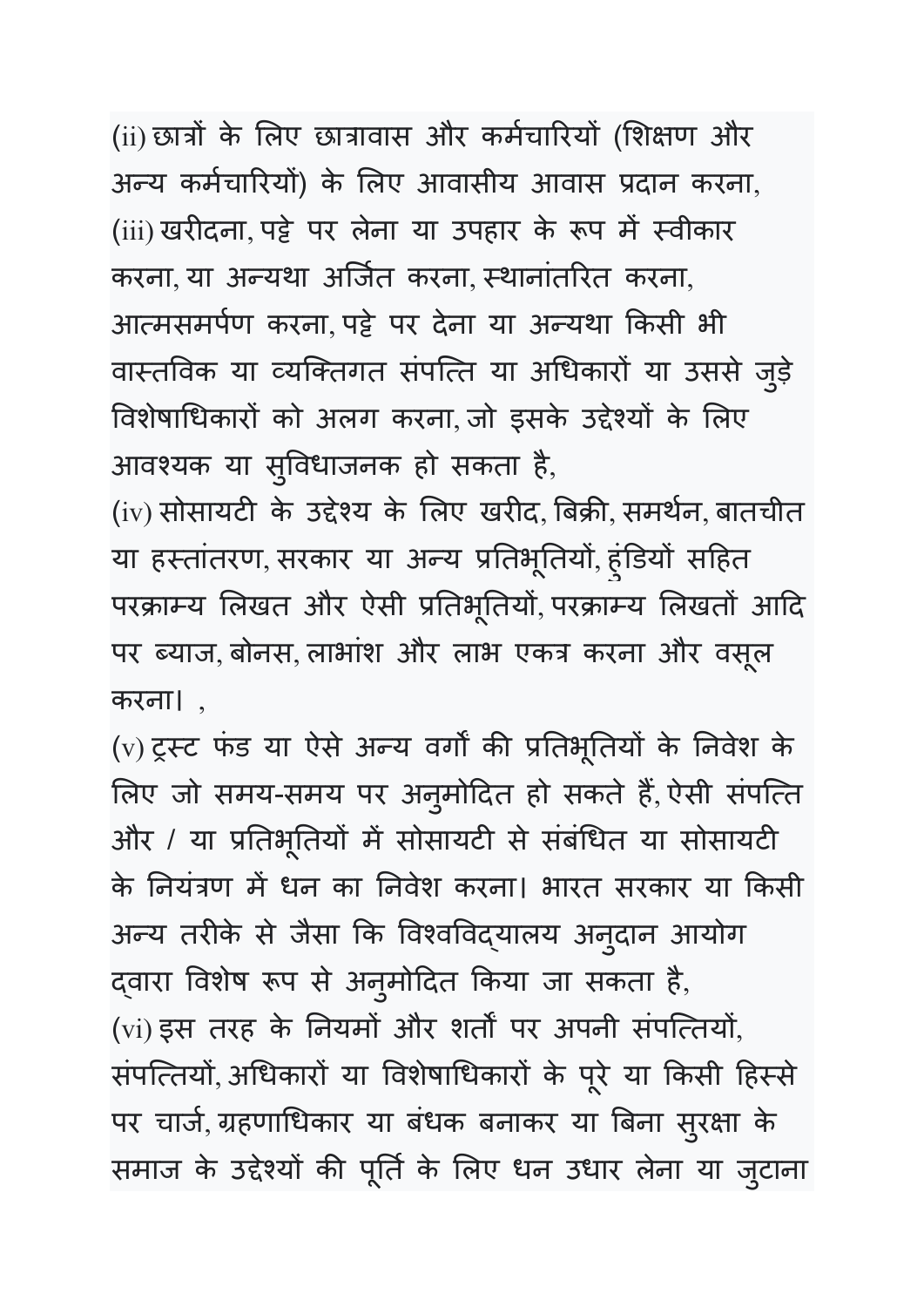और समाज दवारा समय-समय पर निर्धारित की जा सकने वाली सीमा,

(vii) ऊपर निर्दिष्ट किसी भी उद्देश्य की प्राप्ति के लिए ऐसे अन्य सभी कार्य और चीजें करना जो एक शैक्षणिक संस्थान के रूप में सोसायटी के कामकाज के लिए समीचीन हो, प्रासंगिक और सहायक हों,

(viii) सोसाइटी के शिक्षण या गैर-शिक्षण कर्मचारियों के किसी भी सदस्य को नियुक्त करना, बढ़ावा देना या बखोस्त करना, रैंक में कमी करना,

(ix) सोसायटी के प्रशासन के लिए नियमों, विनियमों, उप-नियमों को तैयार करना, बशर्ते कि ऐसे नियम, विनियम और उप-नियम हमेशा अधिनियम, विधियों, अध्यादेशों, नियमों, विनियमों और संकल्पों के अनुरूप हों। दिल्ली विश्वविद्यालय और ऐसी अन्य शर्तें जो कॉलेजों को सरकारी अनुदान के लिए निर्धारित की जा सकती है,

(x) ऐसी समितियो या उप-समितियो की नियुक्ति करना जो समीचीन ह
।

5. सोसायटी की सदस्यता शासी निकाय के समान होगी। सोसायटी के मामलो को शासी निकाय में निहित और प्रशासित किया जाएगा, जिसका गठन दिल्ली विश्वविद्यालय के अधिनियम, विधियों, अध्यादेशों, विनियमों और प्रस्तावों के प्रावधानों के अनुसार किया जाएगा।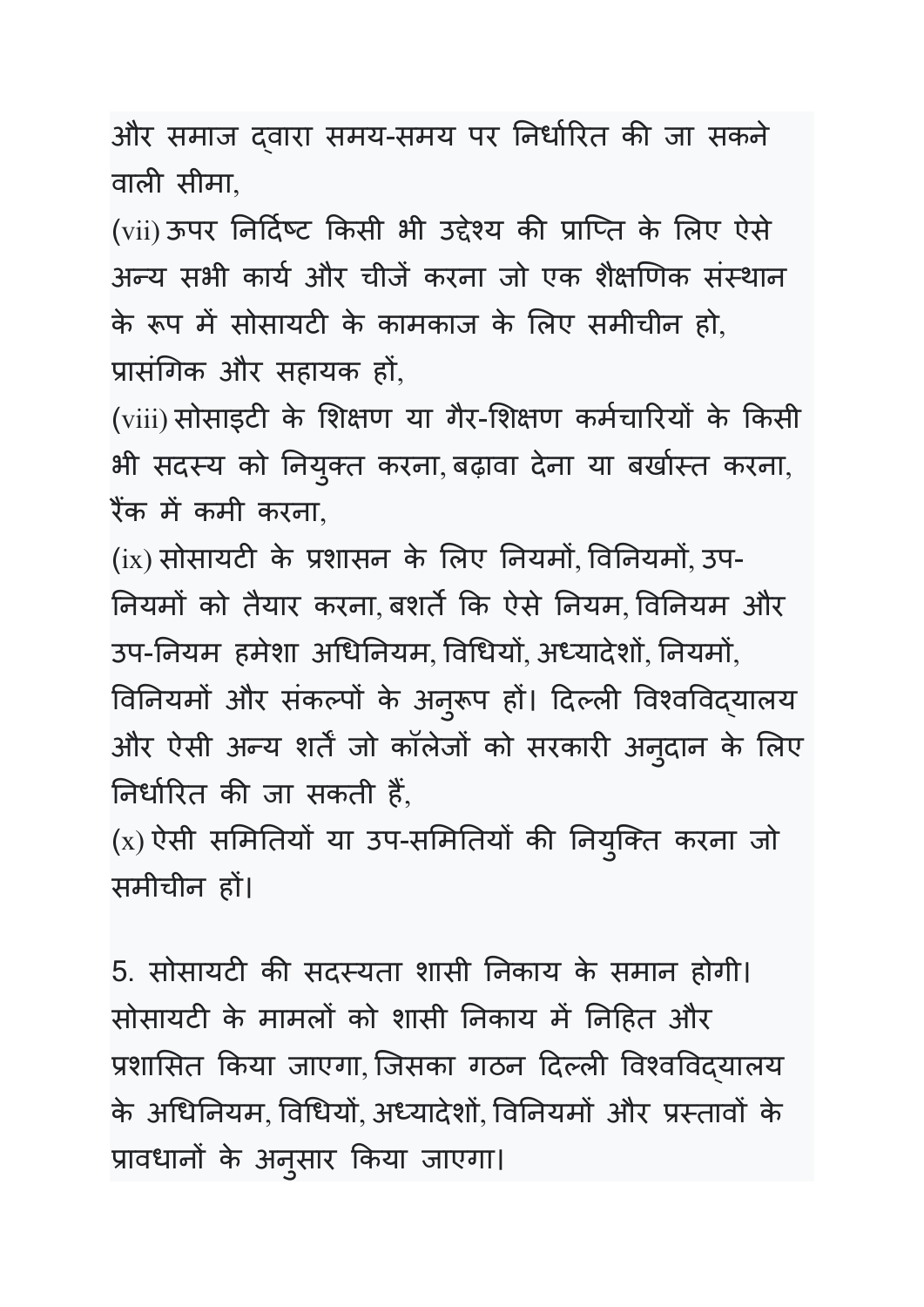6. (ए) सोसायटी के चल और अचल संपत्तियों से संबंधित सभी पट्टे संपत्ति दस्तावेज और शीर्षक विलेख सोसायटी के नाम पर ह
गे।

(बी) स्थानांतरण के सभी विलेख और सभी पट्टों, विलेखों और दस्तावेजों और सभी अनुबंधों पर कॉलेज की ओर से शासी निकाय के अध्यक्ष और कोषाध्यक्ष द्वारा संयुक्त रूप से हस्ताक्षर किए जाएंगे।

7. सोसाइटी की संपत्ति या किसी अन्य स्रोत से प्राप्त आय, चाहे वह किसी भी तरह से प्राप्त की गई हो, पूरी तरह से सोसाइटी के उद्देश्यों को बढ़ावा देने के लिए लागू की जाएगी और इसका कोई भी हिस्सा बोनस के रूप में या अन्यथा व्यक्तियों को प्रत्यक्ष या परोक्ष रूप से भुगतान या हस्तांतरित नहीं किया जाएगा। , जो किसी भी समय, सोसायटी या उनमें से किसी के सदस्य है या रहे है, बशर्ते कि इसमें शामिल कुछ भी सोसायटी के किसी भी अधिकारी कर्मचारी या कर्मचारी या उसके किसी भी सदस्य को पारिश्रमिक के अच्छे विश्वास में भुगतान को नहीं रोकेगा या ऐसे अधिकारी, कमेचारी या सेवक दवारा सोसाइटी को दी गई सेवाओं के बदले में कोई अन्य व्यक्ति.

8. संस्था का कोई भी सदस्य/सदस्य प्रशासन या ट्रस्ट फंड के आवेदन से होने वाली किसी भी हानि या क्षति के लिए या सोसाइटी की किसी भी चल या अचल संपत्ति में किसी भी क्षति या गिरावट के लिए जवाबदेह नहीं होगा जब तक कि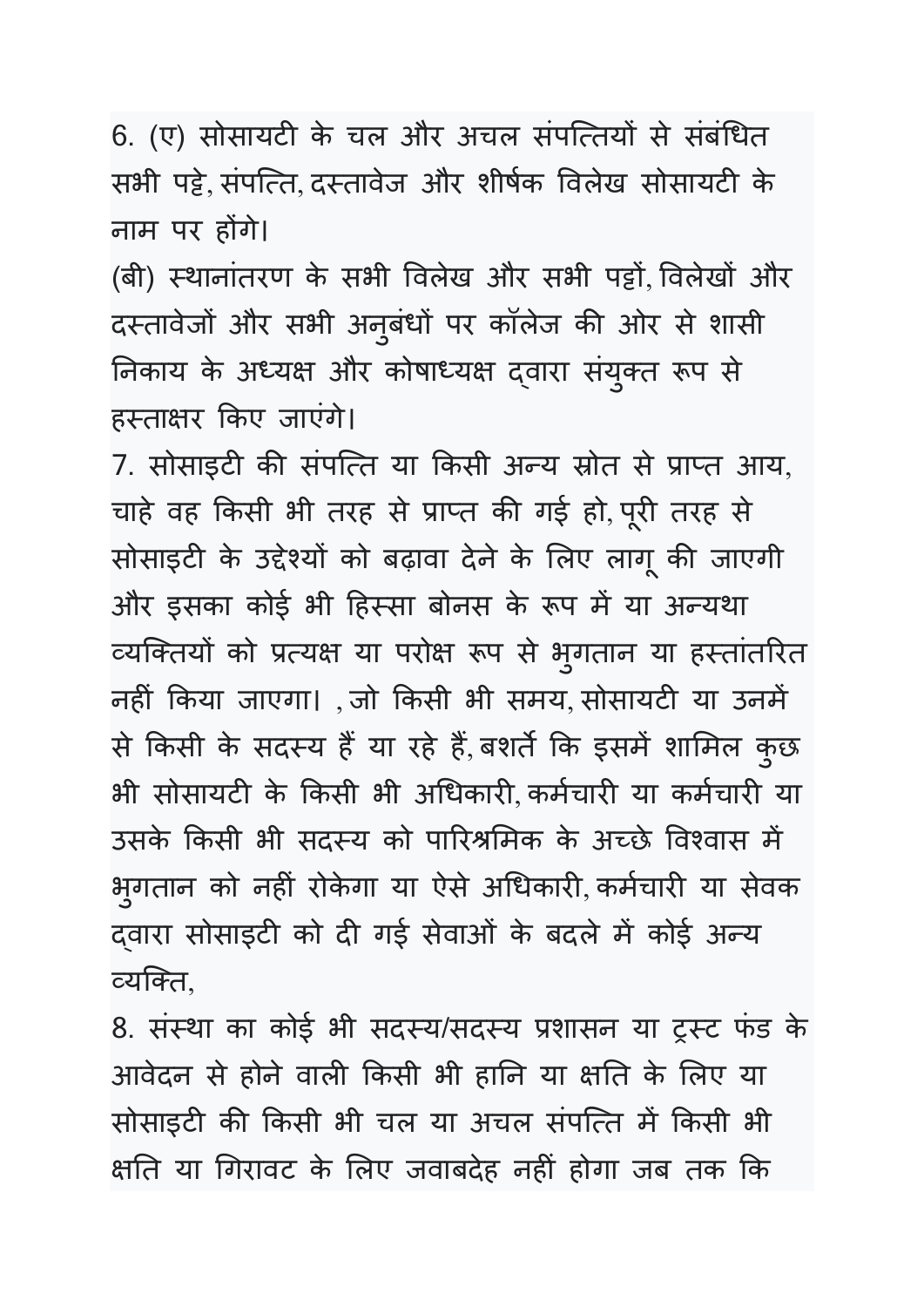ऐसी हानि, क्षति या गिरावट न हो चूक की उसकी/उनकी जानबूझ कर उपेक्षा के कारण हुआ, 9. सोसायटी के शासी निकाय के वर्तमान सदस्यों के नाम, पते, व्यवसाय और पद इस प्रकार है:-1. श्री ए.ई.टी. बैरो सदस्य संसद अध्यक्ष, 17-ए, फिरोजशाह रोड, शासी निकाय नई दिल्ली।

2. श्री आर.एस. कृष्णन, सचिव (वित्त), कोषाध्यक्ष, सी-II/29, हार्डिंग एवेन्यू, दिल्ली प्रशासन, शासी निकाय तिलक मार्ग, नई दिल्ली। दिल्ली। 3. डॉ. वी.एस. झा, पूर्व कुलपति सदस्य 358-डी, डिफेंस कॉलोनी, बनारस हिंदू विश्वविद्यालय नई दिल्ली।

4. श्री बी.डी. भद्द, सचिव (शिक्षा), सदस्य 2, श्री राम रोड, दिल्ली दिल्ली प्रशासन, दिल्ली

5. श्री एस.एल. पोपलई, महासचिव, सदस्य सप्रू हाउस, भारतीय परिषद बड़ा खंबा रोड, विश्व मामले, नई दिल्ली नई दिल्ली।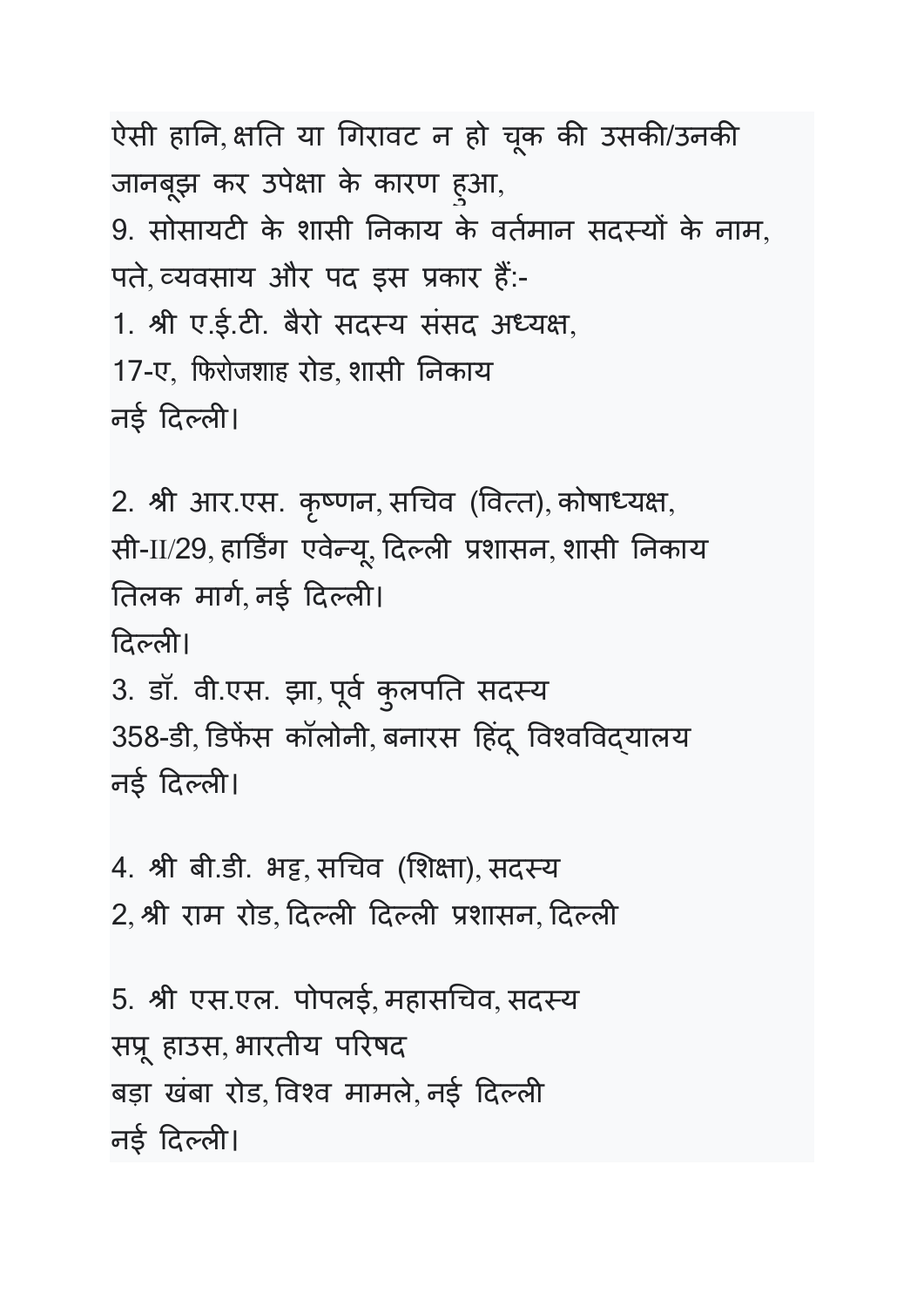6. श्री. त्रियोगी नारायण अवर सचिव, सदस्य शिक्षा मंत्रालय, विश्वविदयालय प्रभाग, सरकार भारत के, नई दिल्ली।

7. श्री. आर.के. छाबड़ा, उप सचिव, सदस्य 9ए/8, डब्ल्यू.ई.ए. करोल बाग, विश्वविद्यालय अनुदान आयोग नई दिल्ली-110005. बहादुर शाह जफर मार्ग नई दिल्ली।

8. श्री टी. दुरैराज निर्देशक सदस्य ए-300, डिफेंस कॉलोनी, जनरल (पीएचई) नई दिल्ली। महानिदेशालय स्वास्थ्य सेवाएं, नई दिल्ली।

9. प्रो. ए.एन. मित्रा, भौतिकी विभाग, सदस्य गोविंद भवन, दिल्ली विश्वविदयालय 4, दरिया गंज, दिल्ली दिल्ली।

10. प्रो. एस. चक्रवर्ती, अर्थशास्त्र विभाग, सदस्य 5/6, रूप नगर, दिल्ली विश्वविद्यालय दिल्ली-6. दिल्ली-7.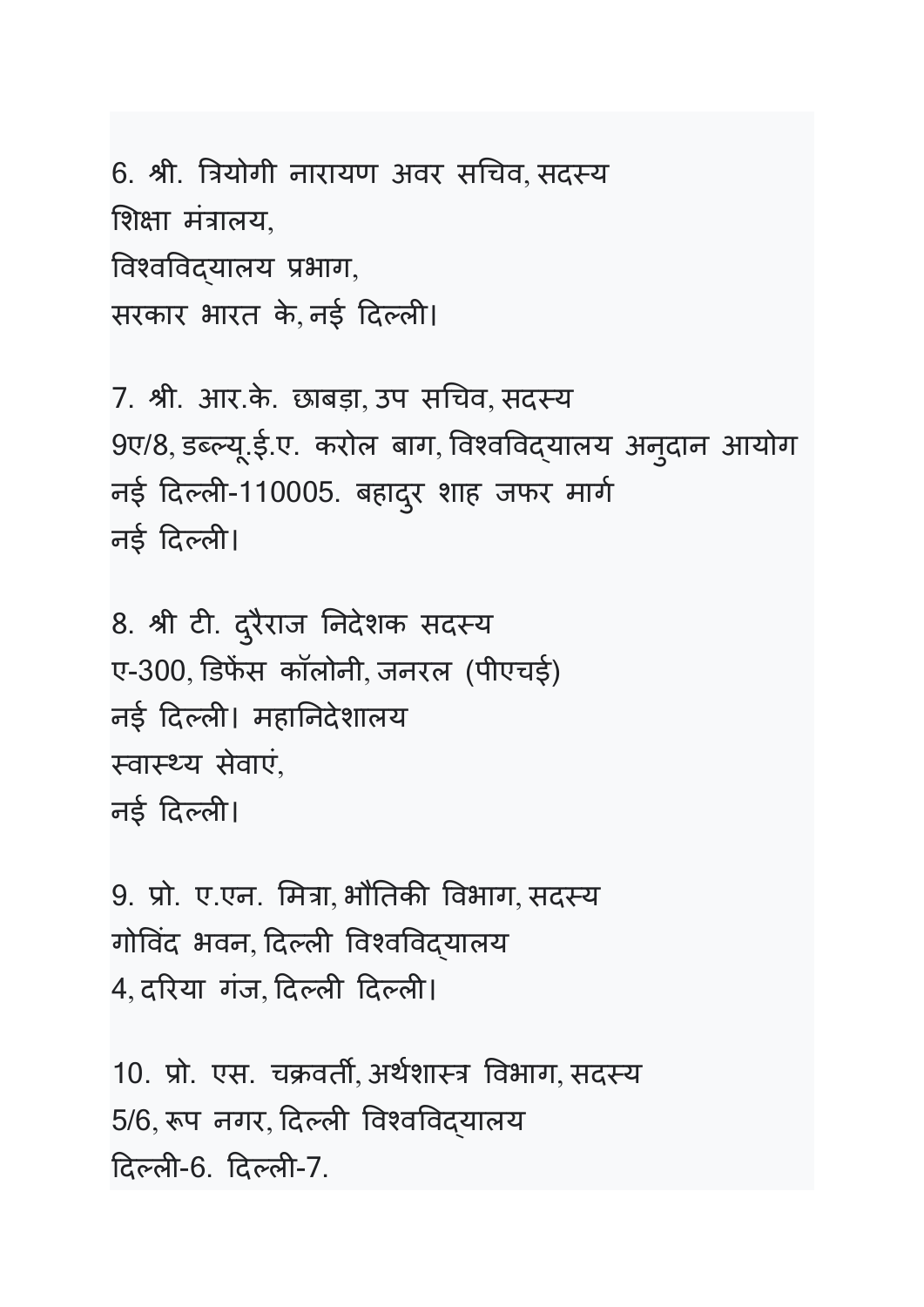11. डॉ. आर.के. भान पूर्व प्राचार्य, सदस्य सचिव जी-16, एनडीएसई-द्वितीय, हस्तिनापुर रिंग रोड, मोतीलाल नेहरू) कॉलेज, नई दिल्ली-3. मोती बाग, नई दिल्ली।

हम, निम्नलिखित व्यक्ति जिनके नाम, पते और व्यवसाय यहां सब्सक्राइब किए गए है, सोसायटी पजीकरण अधिनियम, (1860 का अधिनियम XXI)के तहत एक सोसायटी में गठित होने के इच्छुक हैं।

- 1. श्री ए.ई.टी. बैरो
- 2. श्री आर.एस. कृष्णन
- 3. डॉ. वी.एस. झा
- 4. श्री बी.डी. भड़
- 5. pी एस.एल. पोपलाई
- 6. श्री त्रियोगी नारायण
- 7. pी आर.के . छाबड़ा
- 8. श्री टी. दुरैराजी
- 9. प्रो. ए.एन. मित्रा
- 10. प्रो. एस. चक्रवर्ती
- 11. डॉ. आर.के . भान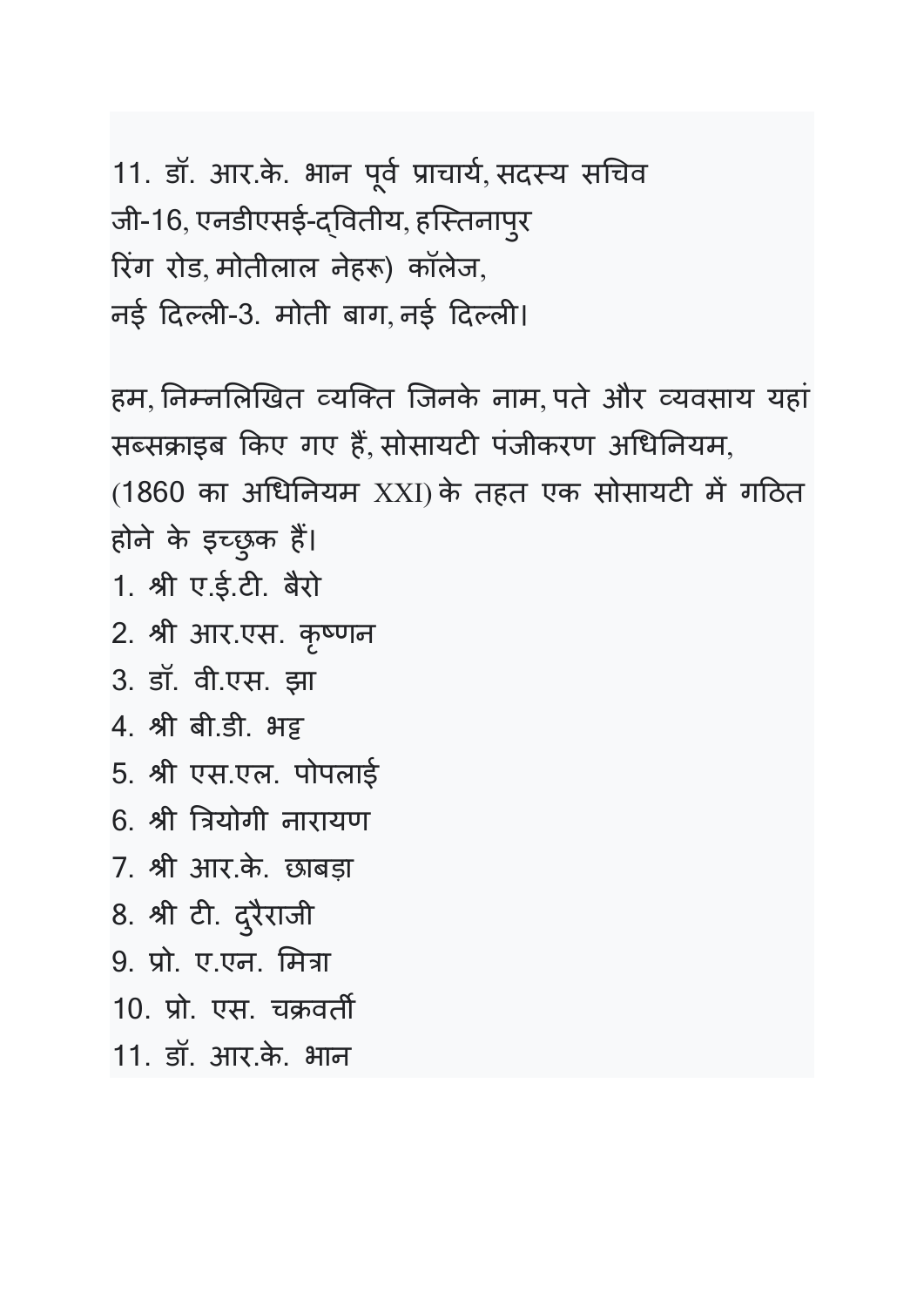हस्तिनापुर के नियम (मोतीलाल नेहरू के रूप में नामित) | कॉलेज मोती बाग सोसायटी नई दिल्ली-110021

1. जब तक संदर्भ अन्यथा प्रदान न करे-

(i) इसके बाद आने वाली अभिव्यक्ति "शासकीय निकाय" का अर्थ हस्तिनापुर (जिसका नाम बदलकर मोतीलाल नेहरू रखा गया है) कॉलेज मोती बाग कॉलेज सोसायटी, नई दिल्ली-21 के शासी नकाय से होगा।

(ii) इसके बाद आने वाली अभिव्यक्ति "विश्वविदयालय" का अर्थ दिल्ली विश्वविदयालय होगा।

(iii) इसके बाद आने वाली अभिव्यक्ति "कॉलेज" का अर्थ हर्रितनापुर (मोतीलाल नेहरू के रूप में बदला हुआ) कॉलेज होगा, जिसका रखरखाव और प्रशासन कॉलेज सोसायटी दवारा Uकया जाएगा।

2. इसके बाद निहित नियम विश्वविद्यालय के ऐसे अधिनियमों, विधियों और अध्यादेशों, विनियमों और संकल्पों के अधीन सोसायटी और कॉलेज पर लागू होंगे जो समय-समय पर संशोधित या संशोधित किए जा सकते हैं। 3. संविधान, संरचना, सदस्यों के पद की अवधि और सोसाइटी के शासी निकाय की अध्यक्षता दिल्ली विश्वविद्यालय के अध्यादेश XVIII के साथ पठित संविधि 30 के अनुसार होगी। 4. शासी निकाय का कोई सदस्य पद पर नहीं रहेगा यदि वह-(i) मर जाता है या स्वेच्छा से अपने पद से इस्तीफा देता है,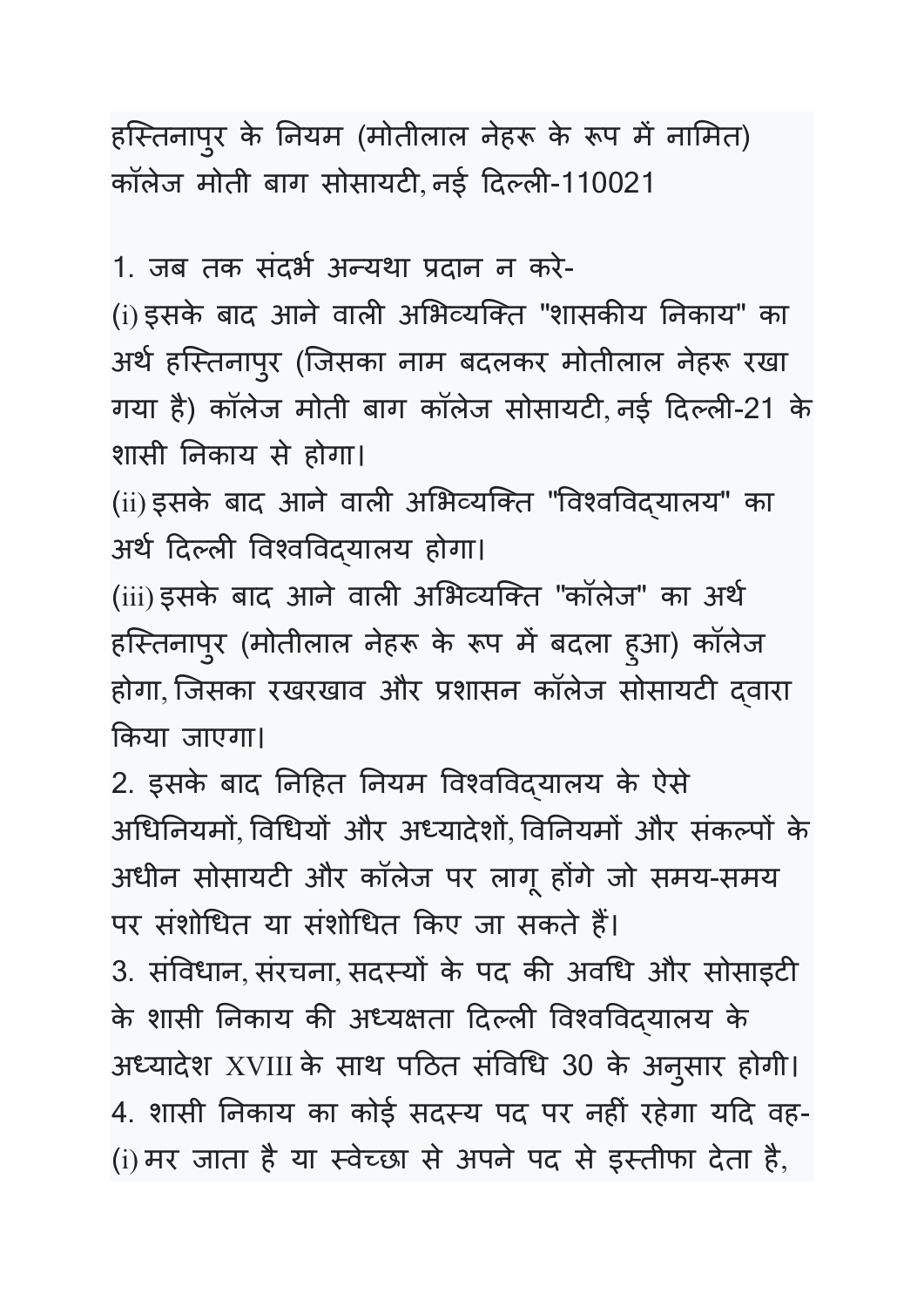(ii) दिवालिया या विकृत दिमाग का माना जाता है,

(iii) नैतिक अधमता से जुड़े किसी भी अपराध के लिए दोषी ठहराया गया है,

(iv) सोसायटी के सदस्य के रूप में नामांकन या चुनाव या नियुक्ति के लिए आवश्यक योग्यता, यदि कोई हो, को रोकना बंद कर देता है।

5. शासी निकाय की कोई भी कार्रवाई या कार्यवाही केवल उसके सदस्यों के बीच किसी रिक्ति या रिक्तियों के अस्तित्व, या उसके किसी सदस्य के नामांकन या चुनाव में किसी अनिर्यामेतता के कारण अमान्य या प्रश्न में नहीं बुलाई जाएगी।

6. शासी निकाय कॉलेज का कार्यकारी प्राधिकारी होगा। शासी निकाय कॉलेज की सर्पात्त और निधियों के साथ-साथ किसी विशिष्ट उद्देश्य के लिए कॉलेज के निपटान में रखी गई अन्य निधियों को धारण, नियंत्रित और प्रशासित करेगा। यह वित्त से संबंधित मामलों पर सलाह देने के लिए एक वित्त समिति नियुक्त कर सकता है। शासी निकाय में निहित अन्य कर्तव्यों | के अलावा, निम्नलिखित शक्तिया होगी: -

(i) कॉलेज की ओर से अनुबंधों में प्रवेश करना, बदलना, पूरा करना, पुष्टि करना और अनुबंध रद्द करना। (ii) वार्षिक रिपोर्ट, वार्षिक खातों और वित्तीय अनुमानों पर 'वचार करना।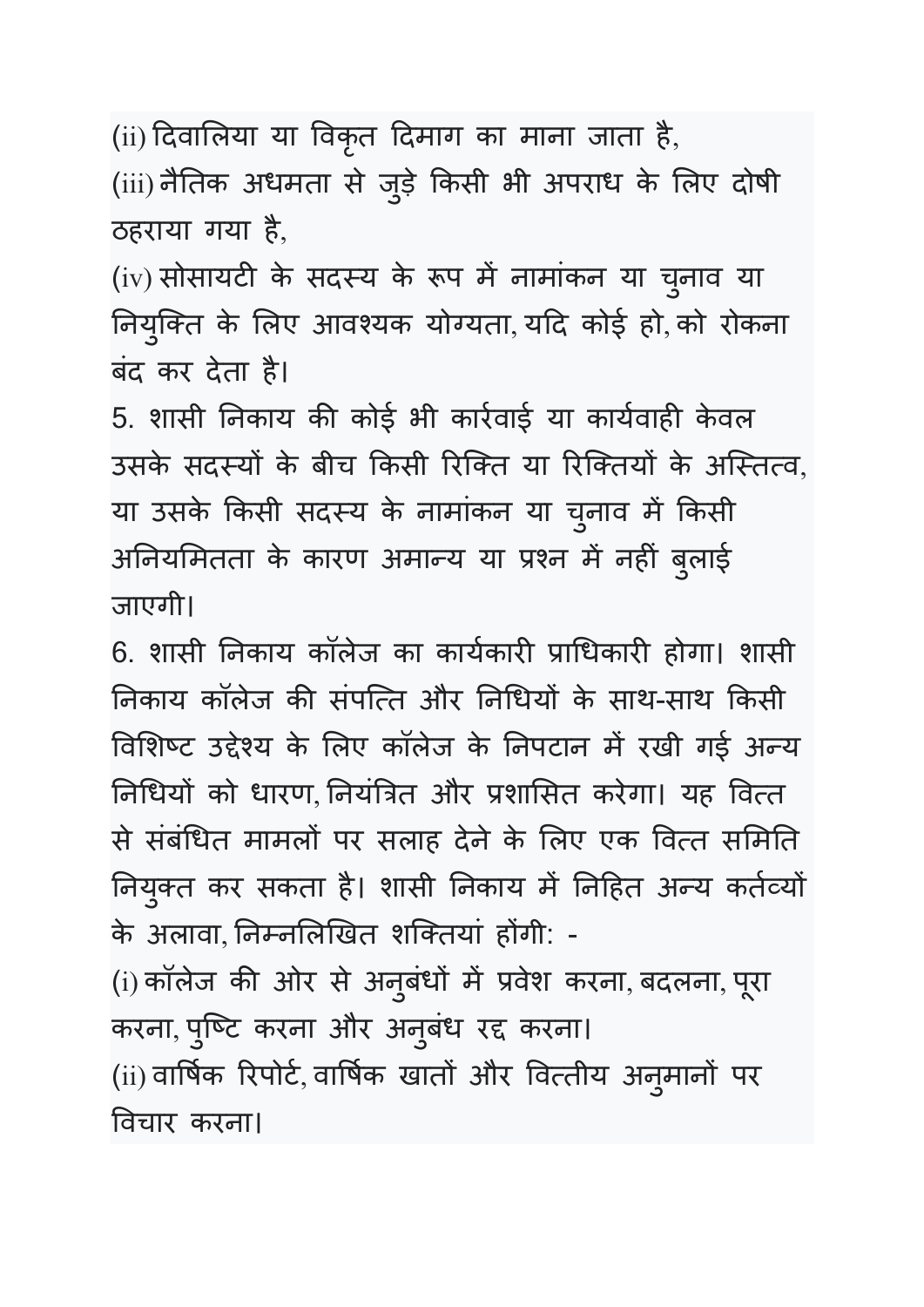(iii) विश्वविद्यालय/दिल्ली प्रशासन/और विश्वविद्यालय अनुदान आयोग के समक्ष प्रतिवर्ष कॉलेज की वित्तीय आवश्यकताओं का विवरण प्रस्तुत करना। (iv) कॉलेज में पढ़ने और/या रहने वाले छात्रों से लिए जाने वाले प्रवेश, ट्यूशन और अन्य शुल्क (दिल्ली विश्वविद्यालय द्वारा निर्धारित किसी भी सीमा के अधीन) तय करना।

(v) अध्यादेश XVIII के तहत निर्धारित प्रक्रिया के अनुसार प्रधानाचार्य और शिक्षण स्टाफ के अन्य सदस्यों की नियुक्ति करना।

बशर्ते कि प्रत्येक शिक्षक को विश्वविद्यालय के अध्यादेश XII के अनुसार शिक्षक द्वारा निष्पादित की जाने वाली सेवा के समझौते के तहत नियुक्त किया जाएगा और कोई भी कार्रवाई नहीं की जाएगी जो विश्वविद्यालय द्वारा बनाए गए किसी भी क़ानून,अध्यादेश या विनियम या नियम के उल्लंघन में होगी। इस संबंध में।

(vi) कॉलेज के चतुर्थ श्रेणी कर्मचारियों को छोड़कर गैर-शिक्षण कर्मचारियों की नियुक्ति करना।

(vii) विश्वविद्यालय के नियमों और विनियमों और समय-समय पर विश्वविद्यालय अनुदान आयोग के निर्देशों के अधीन, प्राचार्य की सिफारिश पर, कॉलेज के शिक्षण स्टाफ को अध्ययन अवकाश, असाधारण अवकाश प्रदान करना।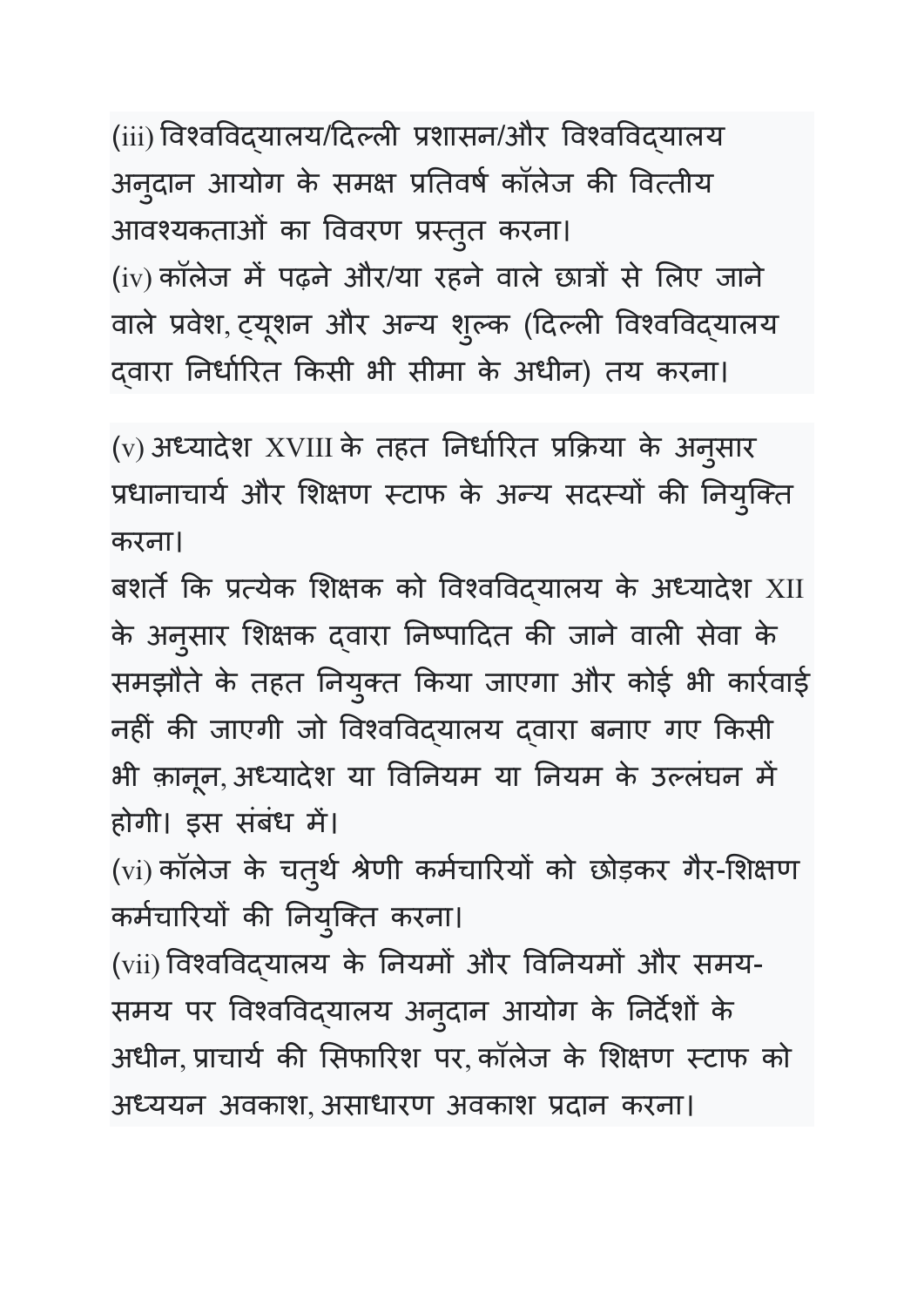(viii) ऐसे शिक्षण और गैर-शैक्षणिक पदों को स्थापित करना, निर्लाबेत करना या समाप्त करना, जैसा कि आवश्यक समझा जा सकता है।

(ix) कॉलेज के नाम पर ऐसे अनुसूचित बैंक या बैंकों में खाता या खाता खोलना जो शासी नकाय उIचत समझे और कॉलेज की धनराशि को ऐसे बैंकों में जमा रखना।

 $(x)$  कॉलेज की संपत्ति या कर्मचारियों के संबंध में ऐसा बीमा लेना, जो शासी निकाय ठीक समझे।

(xi) नियम बनाना और उनमे परिवर्तन, संशोधन या निरसन करना, बशर्ते, ऐसे सभी परिवर्तन और सशोधन और निरसन को दिल्ली विश्वविद्यालय का अनुमोदन प्राप्त हो। (xii) ऐसी अन्य शक्तियों का प्रयोग करना और ऐसे अन्य कार्य या चीजें करना जो अपने कर्तव्यों के उचित प्रदर्शन के लिए आवश्यक या समीचीन हों।

7. अध्यक्ष, जब भी ठीक समझे, और शासी निकाय के कम से कम पांच सदस्यों दवारा हस्ताक्षरित लिखित में मांग किए जाने पर,शासी निकाय की एक विशेष बैठक बुला सकता है। बशर्ते कि ऐसी कोई बैठक सामान्यत: अवकाश की किसी अवधि के दौरान आयोजित नहीं की जाएगी।

8. सचिव सामान्यतया सदस्यों के बीच इस तरह की बैठक के लिए निर्धारित तिथि से कम से कम सात दिन पहले शासी निकाय की ऐसी बैठक की सूचना के साथ बैठक से पहले लाए जाने वाले व्यवसाय की प्रकृति के विवरण के साथ परिचालित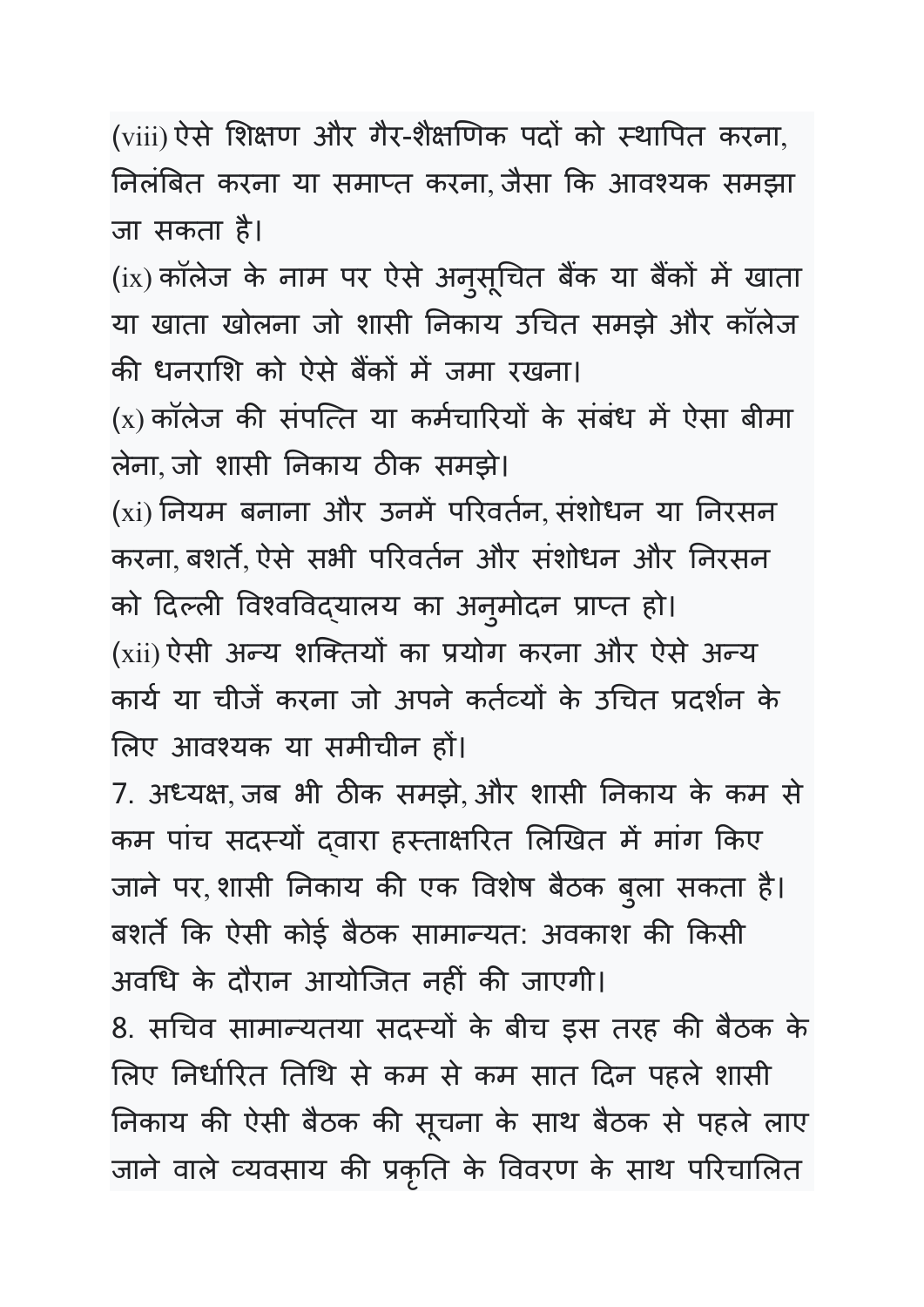करेगा। अध्यक्ष, आपात स्थिति मे, अल्पावधि नोटिस द्वारा विशेष बैठक बुलाने का निर्देश दे सकते हैं। शासी निकाय की प्रत्येक बैठक में, सदस्यों का 1/3 गणपूर्ति से होगा। 9. (i) अध्यक्ष शासी निकाय की बैठको की अध्यक्षता करेगा। किसी विशेष बैठक में अध्यक्ष की अनुपस्थिति में, उपस्थित सदस्य अपने सदस्यों में से एक को बैठक का अध्यक्ष निर्वाचित करेंगे।

(ii) किसी भी आपात स्थिति में, जिसमें अध्यक्ष की राय में, तत्काल कार्रवाई की आवश्यकता होती है, अध्यक्ष, कॉलेज के प्राचार्य की राय पर विचार करने के बाद, इन "नियमों" के अधीन ऐसी कार्रवाई करेगा जो वह आवश्यक समझे और उसके द्वारा की गई कार्रवाई की रिपोर्ट शासी निकाय को उसकी अगली बैठक में अनुमोदन और पुष्टि के लिए देगा।

10. (i) कोषाध्यक्ष अपनी वित्तीय नीति के संबंध में शासी नकाय को सलाह देगा।

(ii) कोषाध्यक्ष, शासी निकाय के निर्देशों के अधीन, कॉलेज की संपत्ति और निवेश का प्रबंधन करेगा और वार्षिक अनुमानित और खातों के वार्षिक विवरणों की प्रस्तुति के लिए जिम्मेदार होगा।

(iii) कोषाध्यक्ष कॉलेज की निधियो और प्रतिभूतियो का संरक्षक होगा।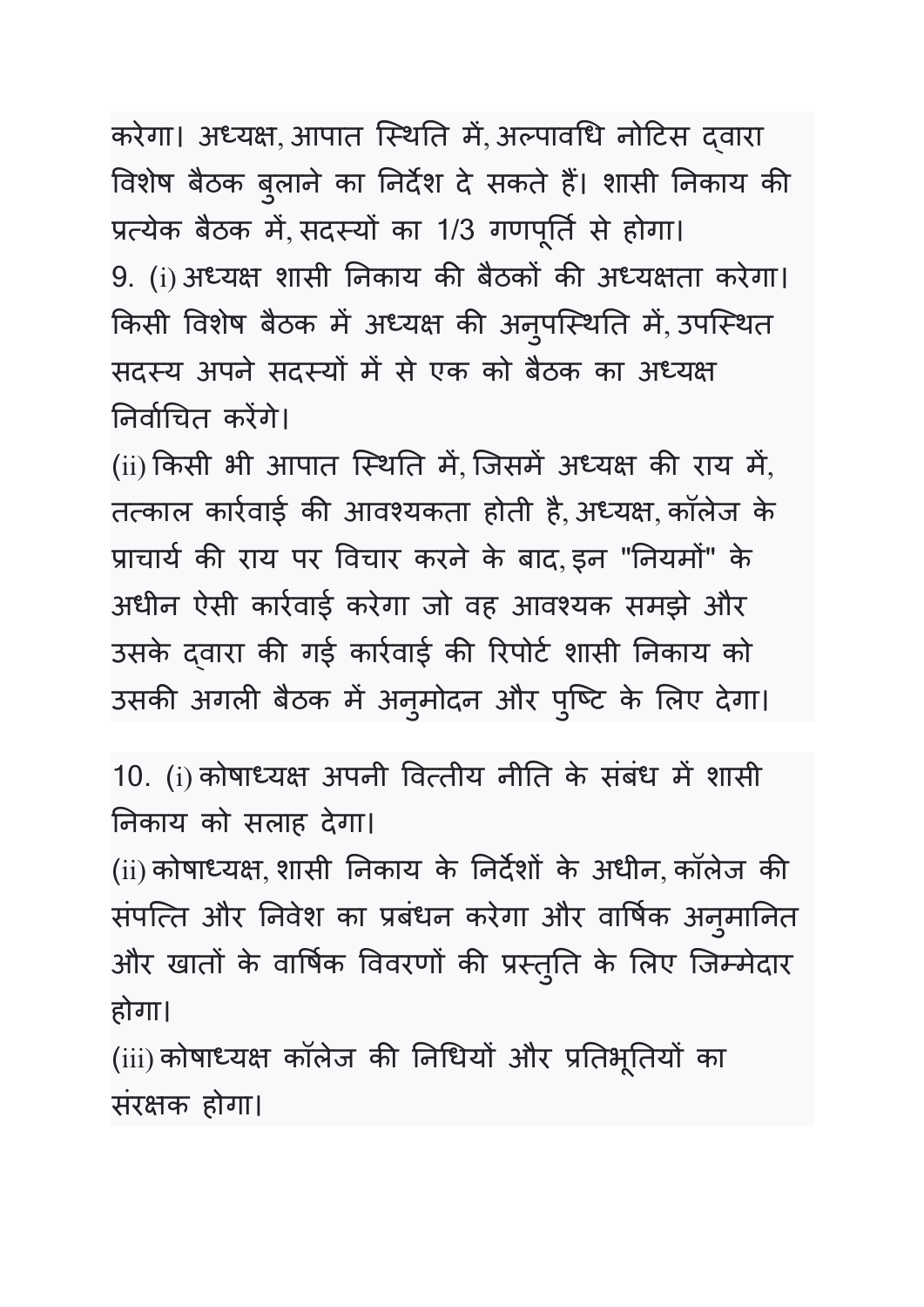(iv) शासी निकाय के निर्देश और नियंत्रण के अधीन, कोषाध्यक्ष के पास सभी सरकारी या अन्य प्रतिभूतियो, स्टॉक, शेयरो और समान प्रकृति के अन्य उपकरणों को खरीदने, बेचने, समर्थन करने और अन्यथा बातचीत करने या स्थानांतरित करने की शक्ति होगी। कॉलेज और उस पर देय ब्याज, लाभांश, बोनस या लाभ की वसूली के लिए। (v) संपत्ति, निवेश और अन्य वित्तीय मामलों को प्रभावित करने वाले कॉलेज दवारा या उसके खिलाफ सभी मुकदमे और कार्यवाही कोषाध्यक्ष के नाम पर दायर और बचाव किया जाएगा।

(vi) कोषाध्यक्ष ऐसी और शक्तियों का प्रयोग करेगा और ऐसे अन्य कर्तव्यों का पालन करेगा जो शासी निकाय द्वारा निर्धारित किए जा सकते हैं।

11.(i) प्राचाये अधिनियम के तहत कॉलेज के प्रमुख होने के नाते कॉलेज के मुख्य कार्यकारी अधिकारी होंगे। (ii) प्राचार्य केंद्र और राज्य सरकारों, और विश्वविद्**यालय और** अन्य व्यक्तियो, निकार्या और प्राधिकरणों से कॉलेज के कारण सभी अनुदान या अन्य धन की वसूली और प्राप्त करेगा। (iii) प्राचार्य कॉलेज के शिक्षण और सह-पाठ्यचर्या गतिविधियों के आयोजन के लिए जिम्मेदार होंगे।

(iv) प्रधानाचार्य गैर-शैक्षणिक कर्मचारियों को नियमों के अनुसार वेतन वृद्धि स्वीकृत करेगा सिवाय उन मामलों में जहां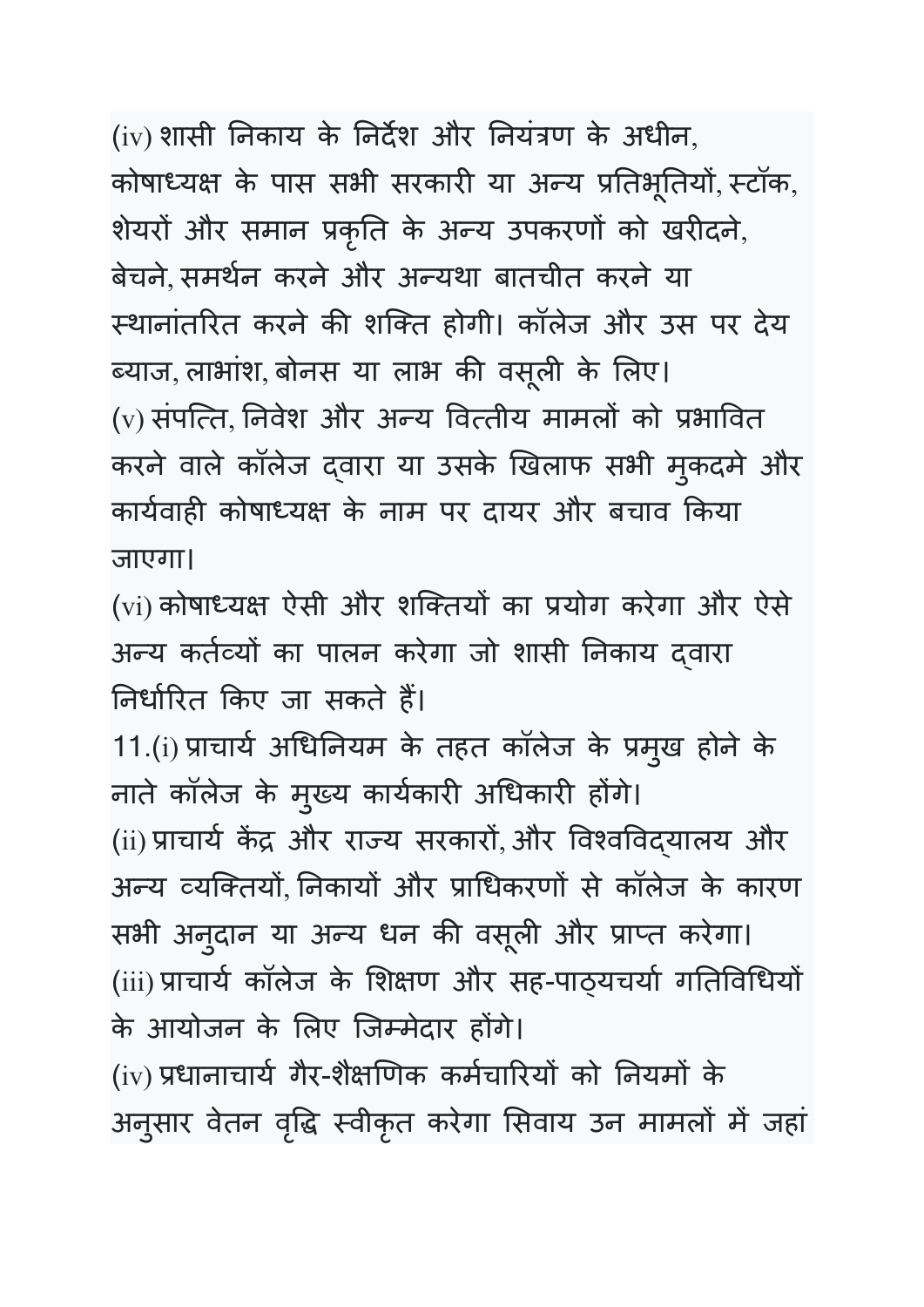वेतन वृद्धि को रोका या स्थगित किया जाना है, वह केवल शासी निकाय के पूर्व अनुमोदन से किया जा सकता है। (v) प्राचार्य सभी गैर-शैक्षणिक कर्मचारियों को निर्धारित नियमों के अंतर्गत सभी प्रकार के अवकाश स्वीकृत करेंगे तथा स्थानापन्न व्यवस्था, जहाँ आवश्यक हो, उनके द्वारा नियमो के अनुसार की जाएगी।

(vi) प्रधानाचार्य अध्यापन कर्मचारियों को अध्ययन अवकाश और असाधारण अवकाश को छोड़कर सभी प्रकार के अवकाश नियमों के अनुसार स्वीकृत करेंगे सिवाय इसके कि यदि अवकाश स्वीकृत करने में किसी स्थानापन्न व्यक्ति की नियुक्ति शामिल है, तो वह उसके द्वारा किया जाएगा। अध्यक्ष की स्वीकृति।

(vii) प्रधानाध्यापक किसी भी गैर-शिक्षण कर्मचारी को लिखित में कारण दर्ज करने के बाद निर्लाबेत कर सकते हैं और अनुशासनात्मक कार्रवाई करने के लिए आगे बढ़ सकते हैं, लेकिन शासी निकाय के पूर्व अनुमोदन के बिना उनके द्वारा दंड आदि के संबंध में कोई अंतिम निर्णय नहीं लिया जाएगा। (viii) शासी निकाय के नियंत्रण के अधीन, प्रधानाचार्य, अपनी अन्य शक्तियों और कार्यों के अलावा, (i) छात्र निधि का संचालन करेगा (ii) चतुर्थ श्रेणी के कर्मचारियों को नियुक्त करने और ऐसे कर्मचारियों को निर्लाबेत और बर्खास्त करने और रिपोर्ट करने की शक्ति है शासी निकाय के समान।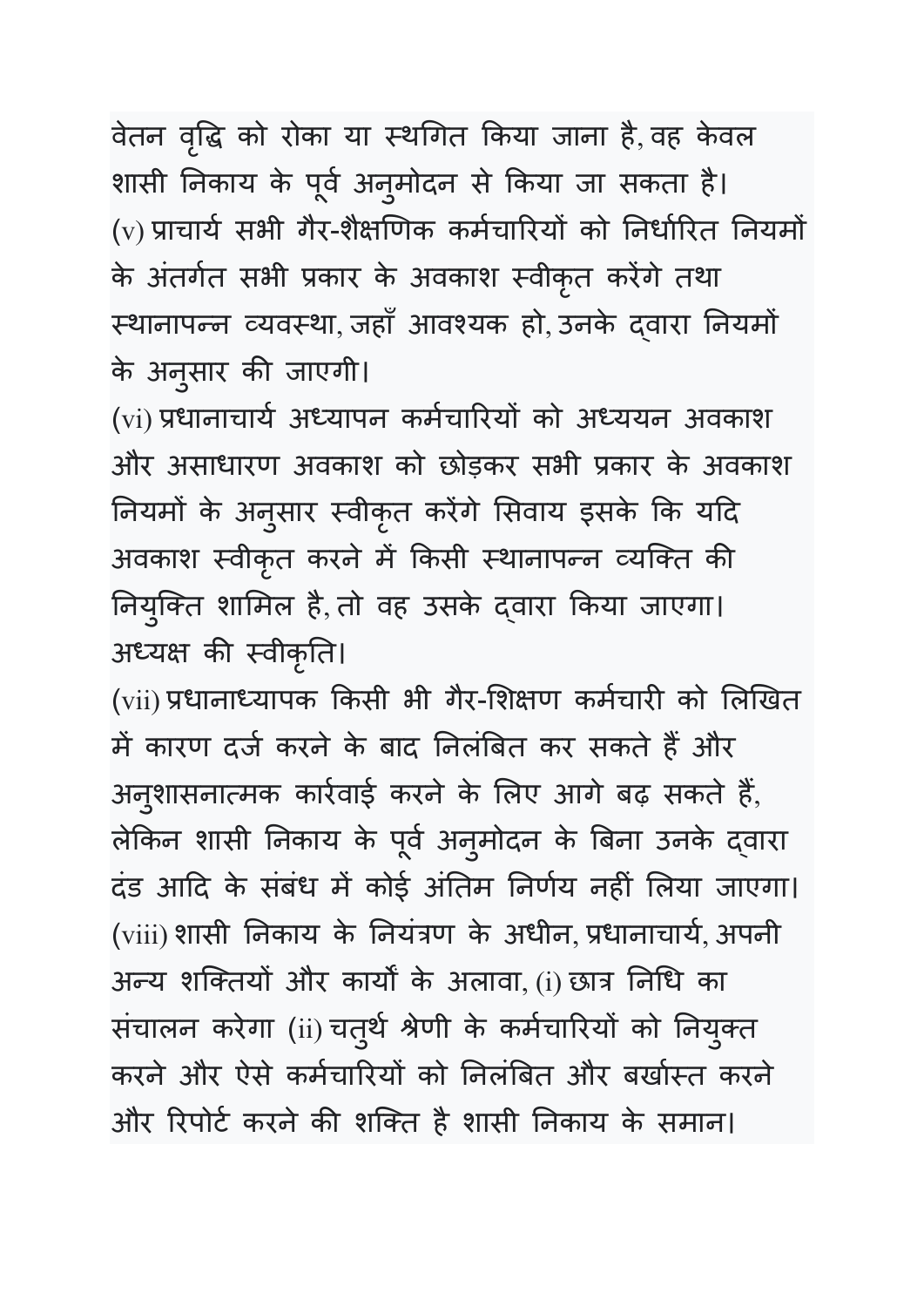(ix) प्राचार्य उचित अध्यादेशों के तहत गठित स्टाफ काउंसिल के परामर्श के बाद परीक्षा (कॉलेज), पर्दान्नति और कॉलेज में प्रवेश के संबंध में नीतियों का फैसला करेंगे। (x) प्राचार्य इस उद्देश्य के लिए गठित शिक्षको की समिति की सिफारिशों के आधार पर नियमों के तहत निर्धारित वित्तीय सीमा के भीतर ट्यूशन फीस की अनुमति को मजूरी देंगे। (xi) प्राचार्य, शासी निकाय के सदस्यों को कॉलेज के खर्च की प्रगति से अवगत कराने के लिए, कॉलेज की आय और व्यय का अर्धवार्षिक विवरण, कोषाध्यक्ष के माध्यम से जानकारी के लिए शासी निकाय को प्रस्तुत करेगा। बजट मदो के अनुसार।

12. शिक्षण स्टाफ की नियुक्ति, उनकी पुष्टि, सेवा विस्तार, सेवा की समाप्ति, वेतन वृद्धि, वेतनमान, छुट्टी, सेवा की शर्तें और इससे उत्पन्न होने वाले किसी भी विवाद को अध्यादेश XVIII के तहत निर्धारित प्रावधानो द्वारा निर्यात्रेत किया जाएगा। और समय-समय पर संशोधित कॉलेजों को सरकारी अनुदान की शर्ते।

13. कॉलेज के खाते कॉलेज के नाम पर रखे जाएंगे, न Uक किसी विशेष ट्रस्ट या सोसाइटी के नाम पर चाहे कॉलेज का वित्तपोषण हो या प्रायोजित हो या नहीं।

महाविद्यालय के लेखाओं की लेखापरीक्षा के लिए अंकेक्षक की नियुक्ति अध्यादेश में निर्धारित प्रक्रिया के अनुसार की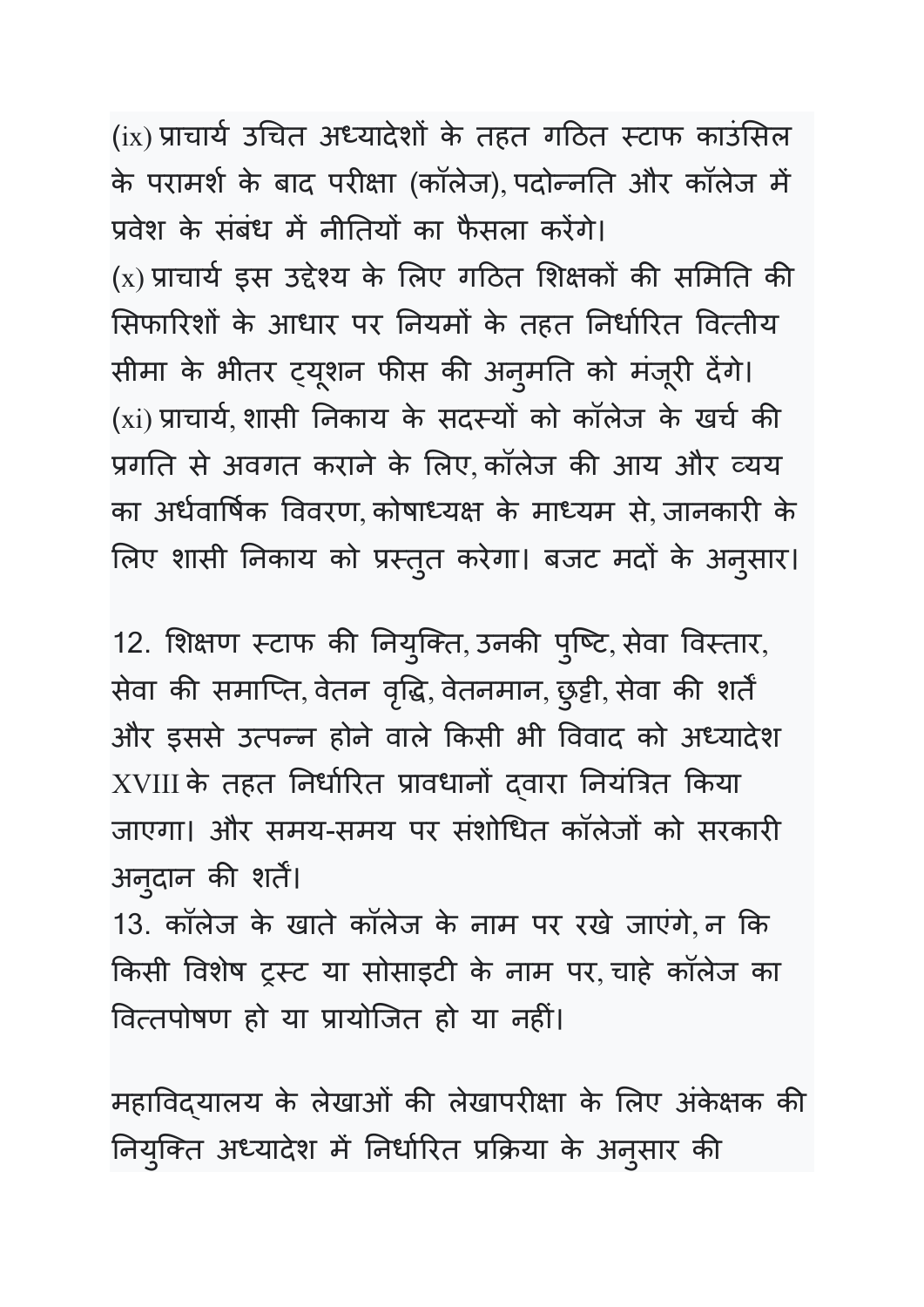जाएगी। लेखा परीक्षा प्रमाणपत्र अनुदान के लिए आवेदन के साथ संलग्न किया जाएगा। कॉलेज के खाते भारत के नियंत्रक-महालेखापरीक्षक द्वारा अपने विवेक से लेखापरीक्षा के लिए खुले रहेगे। कॉलेज से सर्बांधेत या शासी निकाय के नियंत्रण में सभी फंड कॉलेज के खातों में अलग से दिखाए जाएंगे। कॉलेज निम्नलिखित बैंक खातों का रखरखाव करेगा: -1. Capital

- 2. रखरखाव अनुदान
- 3. छात्र समाज
- 4. छात्रावास

विश्वविद्यालय अनुदान आयोग दवारा अनुमोदित व्यय के प्रयोजन के लिए निधियों की उपलब्धता तथा विभिन्न मदों के अतर्गत व्यय के लिए निर्धारित सीमाओं के अधीन, खातों का संचालन किया जाएगा और चेक पर व्यक्तियों द्वारा निम्नानुसार हस्ताक्षर किए जाएंगे:-

खाता का नाम संचालित करने और चेक जारी करने के लिए अधिकृत व्यक्ति वैकल्पिक व्यक्ति पूंजी खाता अध्यक्ष और कोषाध्यक्ष संयुक्त रूप से हस्ताक्षर करते हैं। दोनों में से किसी की भी अनुपस्थिति में प्राचार्य | उनके स्थान पर चेक पर हस्ताक्षर करेंगे।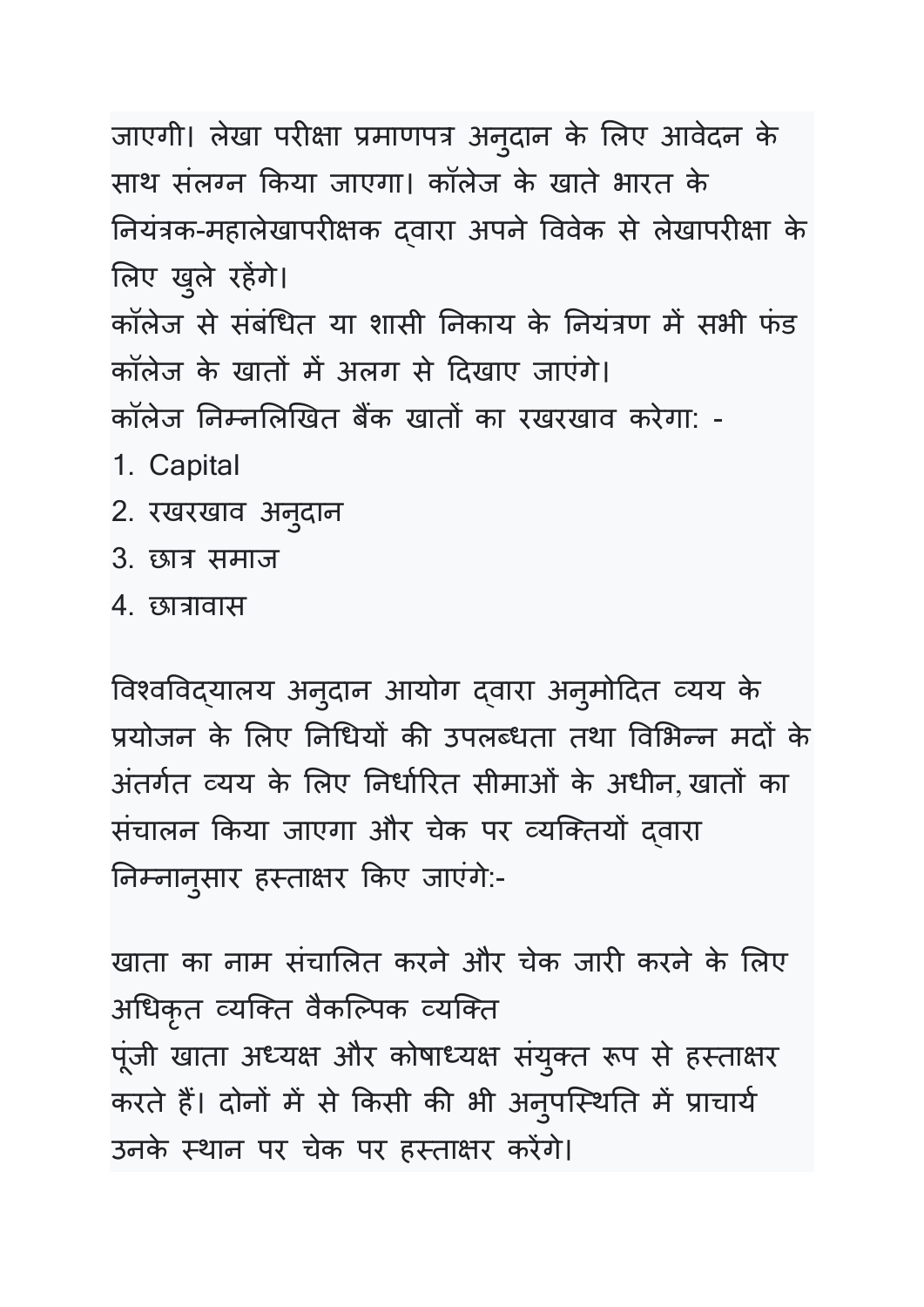अनुरक्षण अनुदान खाता कोषाध्यक्ष और प्रधान संयुक्त रूप से हस्ताक्षर कोषाध्यक्ष की अनुपस्थिति में, प्रधान और घरेलू बसेर चेक पर हस्ताक्षर करेंगे छात्र समाज लेखा प्रधानाचार्य और घरेलू बर्सर संयुक्त रूप से हस्ताक्षर करते है दोनों में से किसी की अनुपस्थिति में, कोषाध्यक्ष अपने स्थान पर चेक पर हस्ताक्षर करेगा छात्रावास लेखा प्रधानाचार्य और वार्डन संयुक्त रूप से हस्ताक्षर करते हैं

सभी व्यय इस प्रयोजन के लिए बनाए जाने वाले नियमों के अनुसार किए जाएंगे। दिन-प्रतिदिन के आकस्मिक खर्चों को पूरा करने के लिए प्रधानाचाये के लिए एक उपयुक्त अग्रदाय नकद होगा।

14. कॉलेज से सर्बांधेत या शासी निकाय के नियंत्रण में धन का निवेश ट्रस्ट फंड या सुरक्षा के ऐसे अन्य वर्गों के निवेश के लिए कानून दवारा अधिकृत संपत्ति और प्रतिभूतियों में किया जाएगा, जिसे समय-समय पर अनुमोदित किया जा सकता है भारत सरकार, या किसी अन्य तरीके से जैसा कि विश्वविद्यालय अनुदान आयोग दवारा विशेष रूप से अनुमोदित किया जा सकता है।

15.(i) जिस उद्देश्य के लिए सोसायटी की स्थापना की गई है, उसमें परिवर्तन, विस्तार या संक्षिप्तीकरण करना या किसी अन्य सोसायटी के साथ पूर्ण या आंशिक रूप से समामेलित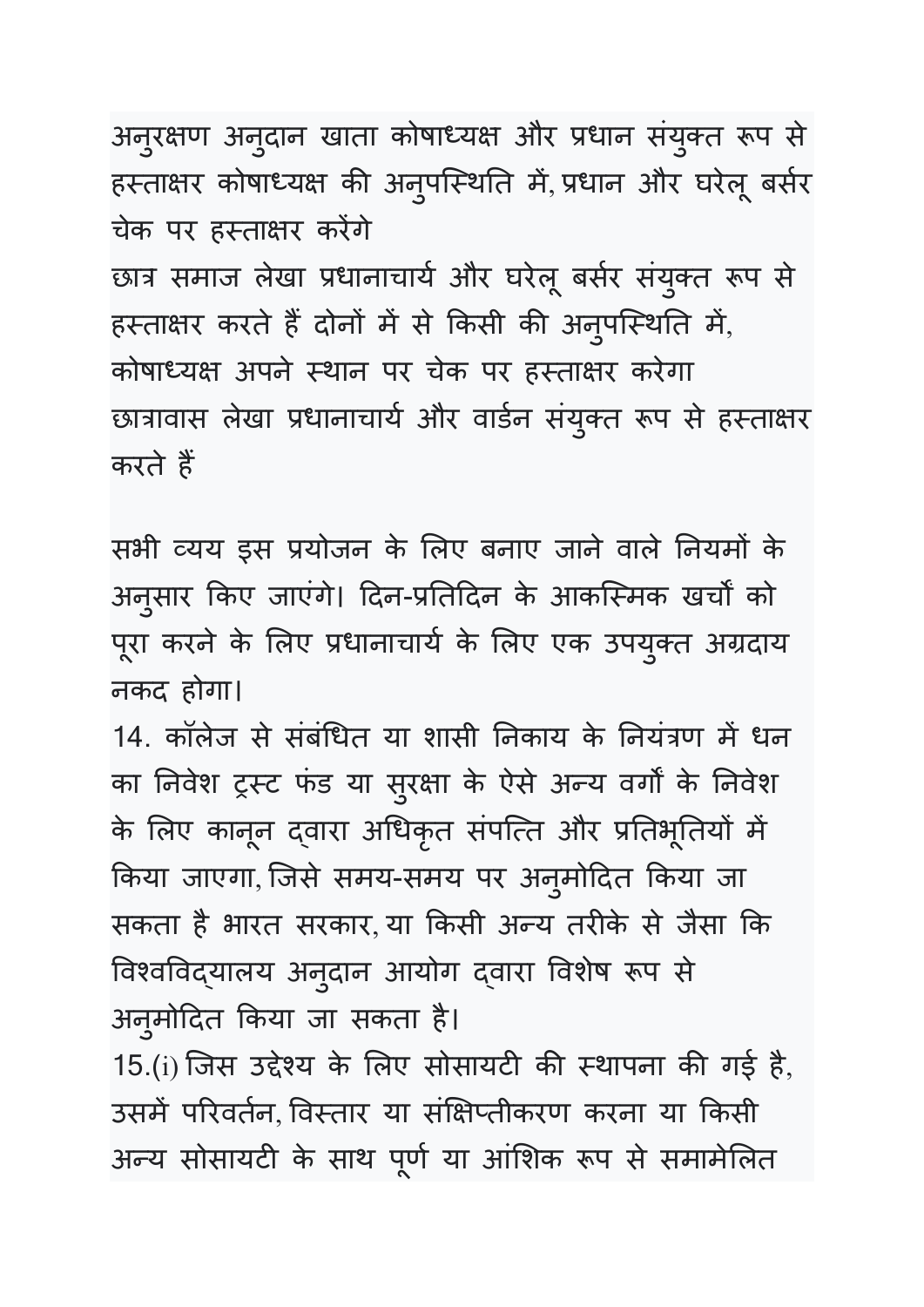करना या ज्ञापन के किसी अन्य खंड को बदलना समीचीन समझा जाता है, तो ऐसा ही किया जाएगा सोसायटी पंजीकरण अधिनियम 1860 (1860 का अधिनियम XXI)की धारा 12 में निर्धारित प्रक्रिया के अनुसार।

(ii) शासी निकाय किसी भी समय सोसायटी के किसी भी नियम में संशोधन कर संकता है लेकिन ऐसा कोई संशोधन नहीं किया जाएगा जो विश्वविद्यालय के अधिनियम, विधियों और अध्यादेशों के अनुरूप नहीं है और आगे ऐसा कोई संशोधन लागू नहीं होगा जब तक कि इसे विश्वविद्यालय की कार्यकारी परिषद दवारा अनुमोदित नहीं किया जाता है। 16. विश्वविद्यालय की सहमति के बिना महाविद्यालय बंद नहीं किया जाएगा।

यदि विश्वविद्यालय की सहमति से कॉलेज का अस्तित्व समाप्त हो जाता है, तो इसकी सर्पात्त का निपटान, जहां पहले से ही विशेष रूप से प्रदान नहीं किया गया है, भारत सरकार के परामर्श से शासी निकाय और दिल्ली विश्वविद्यालय द्वारा तय किया जाएगा। यदि ये निकाय एक समझौते पर पहुंचने में विफल रहते हैं, तो भारत सरकार अन्य दो को स्वीकार्य मध्यस्थ नियुक्त करेगी। मध्यस्थ का निर्णय अतिम होगा। हम, शासी निकाय के अधोहस्ताक्षरी सदस्य, प्रमाणित करते हैं | कि यह हस्तिनापुर (पुनः नामित मोतीलाल नेहरू) कॉलेज, मोती बाग, नई दिल्ली-21, कॉलेज सोसायटी, दिल्ली/नई दिल्ली के नियमों की एक सच्ची प्रति है।